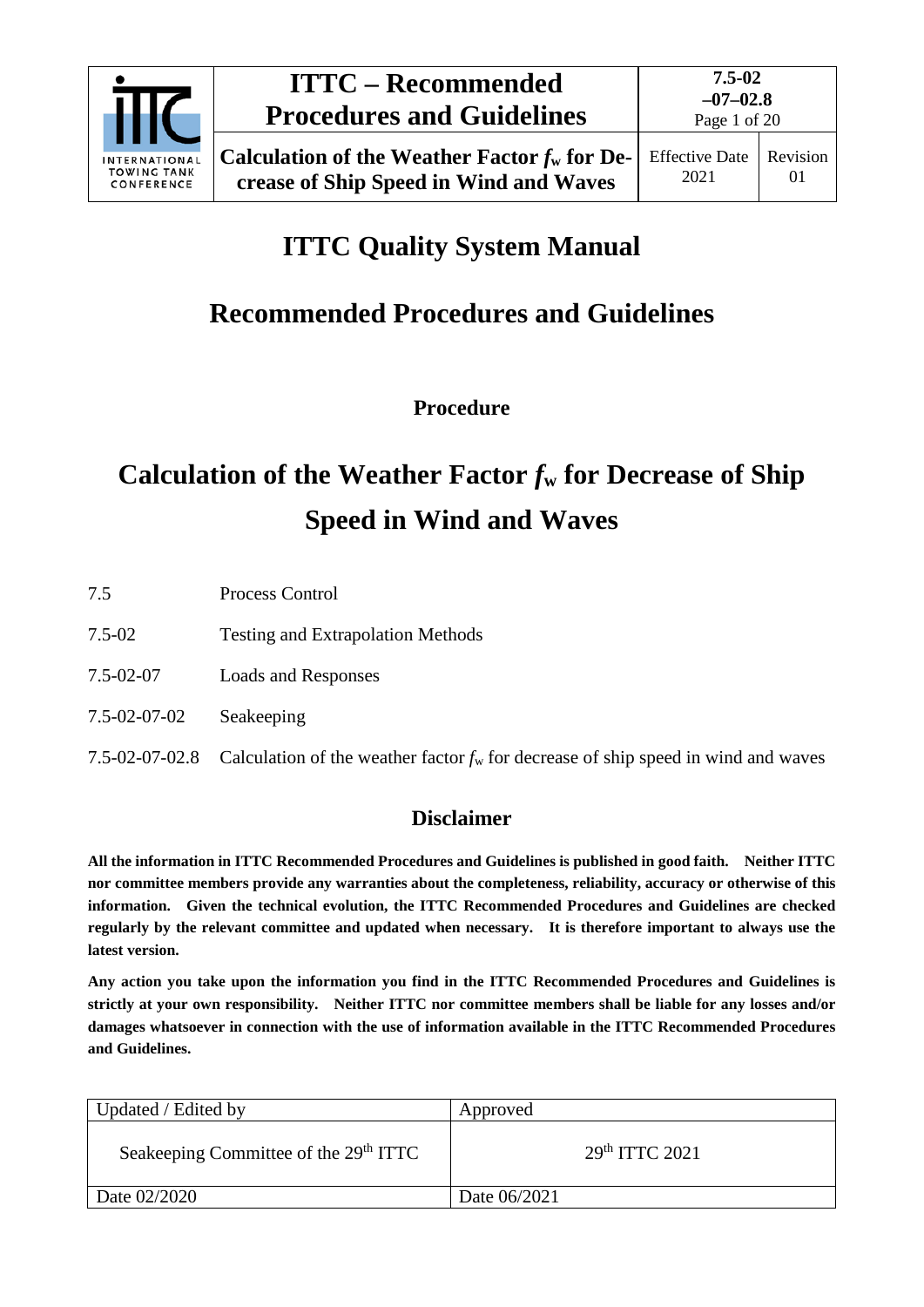

# **ITTC – Recommended Procedures and Guidelines**

**Calculation of the Weather Factor**  $f_w$  **for Decrease of Ship Speed in Wind and Waves**

### **Table of Contents**

| 1.                     |     |       | <b>PURPOSE OF PROCEDURE3</b>          |  |
|------------------------|-----|-------|---------------------------------------|--|
| 2.                     |     |       | PARAMETERS AND SYMBOLS3               |  |
| 3.                     |     |       | <b>OVERALL PROCEDURE FOR fw</b>       |  |
|                        | 3.1 |       |                                       |  |
|                        | 3.2 |       | Representative sea conditions4        |  |
|                        | 3.3 |       |                                       |  |
|                        | 3.4 |       | Obtaining $f_w$ by physical testing   |  |
|                        |     |       | 3.5 Components of Total Resistance 7  |  |
|                        |     | 3.5.1 | Calm-water resistance 7               |  |
|                        |     | 3.5.2 |                                       |  |
|                        |     |       | 3.5.3 Added resistance due to waves9  |  |
|                        |     | 3.5.4 | Power prediction and $f_w$ evaluation |  |
| $\boldsymbol{\Lambda}$ |     |       | DETERMINATION OF ADDED                |  |

### **4. [DETERMINATION OF ADDED](#page-8-2)  [RESISTANCE DUE TO WAVES........9](#page-8-2)**

|    |       | 4.2 Experimental methods for added                                      |  |
|----|-------|-------------------------------------------------------------------------|--|
|    |       | 4.3 Computational methods for added                                     |  |
|    |       |                                                                         |  |
|    | 4.3.1 | Slender-body theory13                                                   |  |
|    |       |                                                                         |  |
|    |       | 4.3.3 Computational fluid dynamics                                      |  |
|    |       | 4.4 Verification and validation<br>procedure for added resistance codes |  |
| 5. |       | <b>RECOMMENDED PRACTICAL</b>                                            |  |
| 7. |       | <b>BENCHMARK TESTS 18</b>                                               |  |
| 8. |       |                                                                         |  |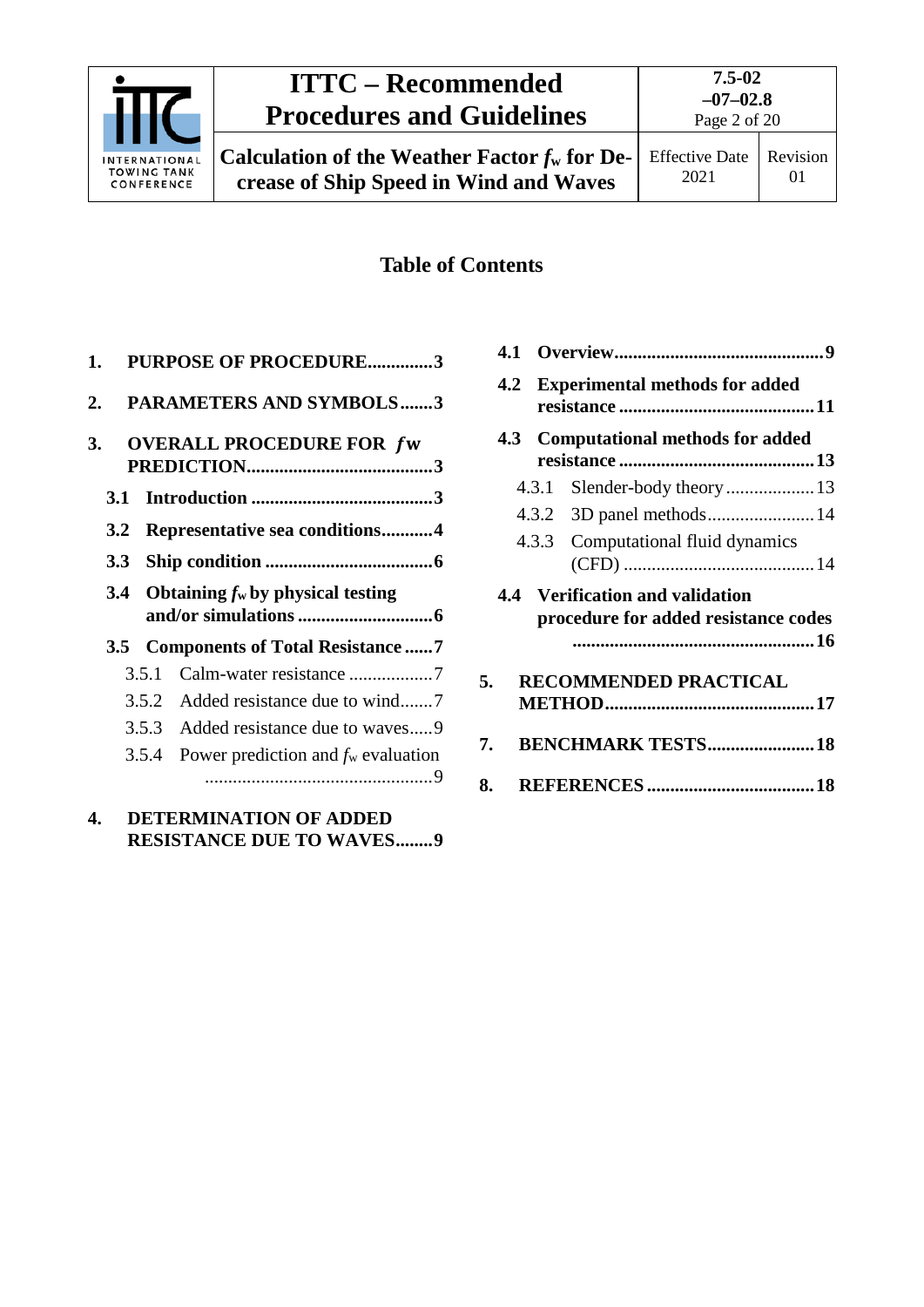

### **Calculation of the Weather Factor** *f***<sup>w</sup> for Decrease of Ship Speed in Wind and Waves**

#### <span id="page-2-0"></span>**1. PURPOSE OF PROCEDURE**

The purpose of the recommended procedure and guideline for calculating the speed reduction coefficient *f*<sup>w</sup> is to provide the recommended method in compliance with the 2014 Guidelines on the method of calculation of the attained energy efficiency design index for new ships (EEDI), adopted by MEPC.212 (63) (IMO, 2012a) and later refined by MEPC.245 (66) (IMO, 2014).

*f*<sup>w</sup> is a non-dimensional coefficient indicating the decrease of speed in representative sea conditions of wave height, wave frequency and wind speed for a ship sailing at constant engine power.

#### <span id="page-2-1"></span>**2. PARAMETERS AND SYMBOLS**

- *A*<sup>V</sup> Transverse projected area of the ship above the waterline  $(m^2)$
- *CFD* Computational fluid dynamics
- *D*  $D$  *D*(*α*, *θ*) angular distribution function
- DWT Capacity of ship in deadweight tons
- *E*  $E(\omega, \alpha, H_{W1/3}, T, \theta)$  directional wave spectrum
- EEDI Energy Efficiency Design Index
- *f*<sup>w</sup> Weather factor describing how much of its calm water speed a ship can maintain in representative sea conditions.
- *H*<sub>W1/3</sub> Significant wave height
- IMO International Maritime Organization
- LNG Liquefied natural gas
- MCR Maximum Continuous Rating of engine
- MEPC Marine Environment Protection Committee (of the IMO)
- *P*<sub>B</sub> Brake power
- *P*Bw Brake power in representative sea condition
- RAO Response Amplitude Operator
- *R*<sup>T</sup> Calm water resistance
- *R*Tw Total resistance in wind and waves
- *ΔR*wind Added wind resistance
- *ΔR*wave Added wave resistance
- *S*  $S(\omega, H_{W1/3}, T_2)$  wave amplitude energy density spectrum
- $T_1$  =  $2\pi m_0/m_1$  mean wave period

$$
T_2 = 2\pi \sqrt{m_0/m_2} = 0.920T_1
$$
 mean wave  
zero-up crossing period

- $U_{10}$  Wind speed 10 m above sea surface  $V$  Ship speed Ship speed
- *V*ref Design ship speed when the ship is in operation in a calm sea condition (no wind and waves)
- *V*<sup>w</sup> Design ship speed when the ship is in operation under the representative sea condition
- *α* Angle between ship course and component waves ( $\alpha = 0^{\circ}$  means head seas)
- *θ* Component wave direction
- *μ* Wave encounter angle. Angle between ship positive x-axis and positive direction of dominant wave direction (short crested)
- *ω* Circular frequency of incident regular waves

#### <span id="page-2-2"></span>**3. OVERALL PROCEDURE FOR PREDICTION**

#### <span id="page-2-3"></span>**3.1 Introduction**

In order to cap greenhouse gas emissions, the International Maritime Organization (IMO) passed a resolution on the Energy Efficiency Design Index (EEDI). This index is a measure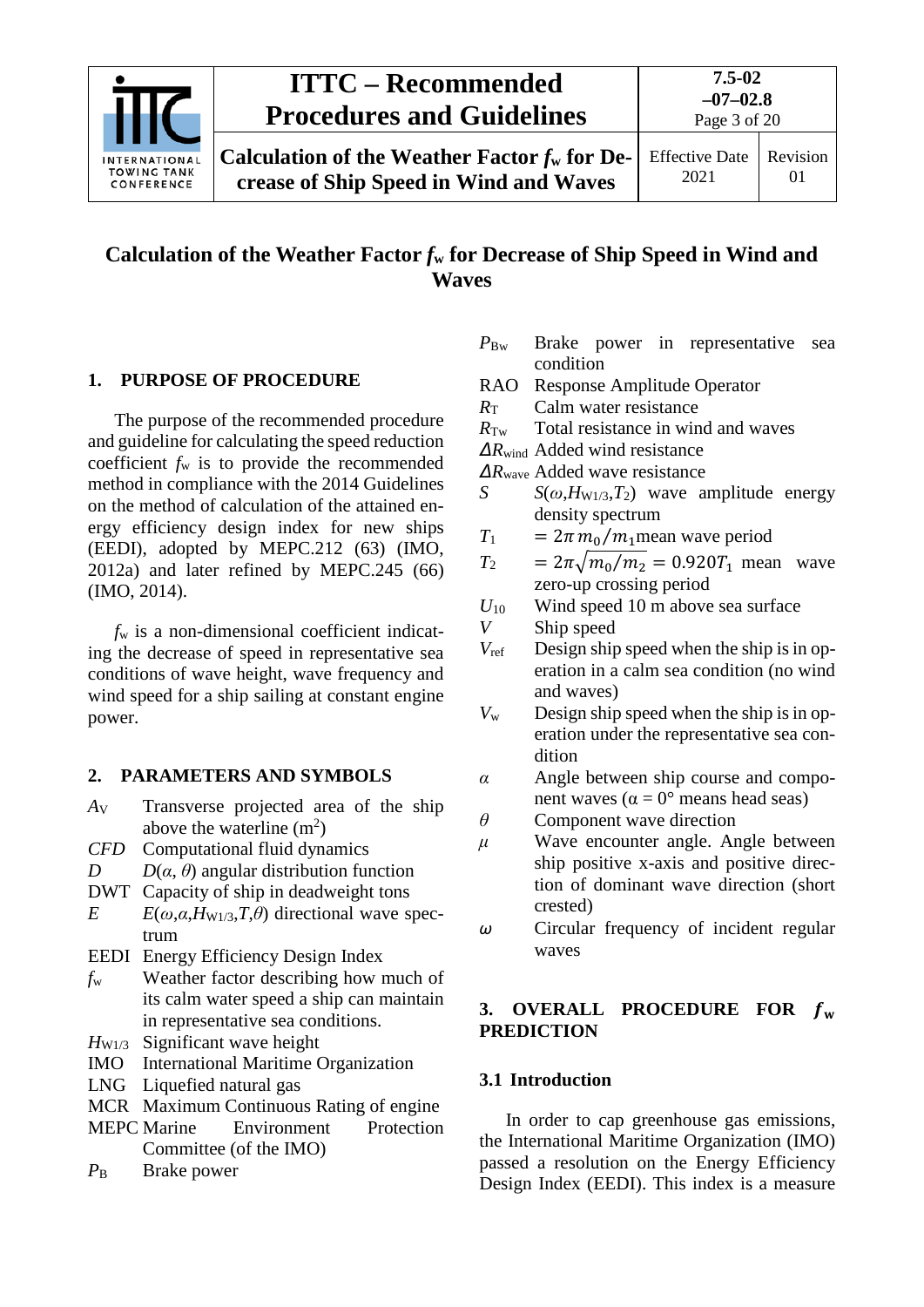|                                                   | <b>ITTC – Recommended</b><br><b>Procedures and Guidelines</b>                             | $7.5 - 02$<br>$-07-02.8$<br>Page 4 of 20 |                     |
|---------------------------------------------------|-------------------------------------------------------------------------------------------|------------------------------------------|---------------------|
| INTERNATIONAL<br><b>TOWING TANK</b><br>CONFERENCE | Calculation of the Weather Factor $f_w$ for De-<br>crease of Ship Speed in Wind and Waves | <b>Effective Date</b><br>2021            | Revision<br>$_{01}$ |

of the amount of carbon dioxide a ship emits in relation to its cargo capacity and speed.

Simplified, the EEDI is computed as:

$$
EEDI = \frac{CO_2 \text{ Emissions}}{\text{Cargo Capacity } f_{\text{w}} \quad V_{\text{ref}}}
$$
 (1)

where  $V_{\text{ref}}$  is the speed of the ship in calm water achieved at a brake power  $P_B$  consistent with the value used in the EEDI calculation guidelines (IMO, 2014). *f*<sup>w</sup> is the so-called 'weather factor' taking into account the influence of wind and waves. Using *V*<sup>w</sup> to denote the speed of the vessel in 'representative sea conditions' achieved at a brake power  $P_{Bw}$ , then  $f_w$  is defined as:

$$
f_{\rm w} = \frac{\text{speed in wind and waves}}{\text{speed in calm water}} = \frac{V_{\rm w}}{V_{\rm ref}}
$$
(2)

for the point where:

$$
P_{\rm B}(at V_{\rm ref}) = P_{\rm Bw}(at V_{\rm w})
$$
 (3)

In most cases this brake power is taken as the brake power achieved at 75% MCR, but a number of exceptions are defined in IMO (2014). Figure 1 illustrates this definition of  $f_w$  by means of a speed-power plot, in this case using 75% MCR to determine the available brake power.

The speed reduction is dependent on wave environment condition, e.g. wave, wind and current. IMO-resolution MEPC.245(66) (IMO 2014) stipulates that the wave conditions for  $f_w$ determination are Beaufort 6.

This ITTC-Procedure considers an overall process for finding *f*w. Both, experimental and numerical methods will be presented and explained. Since many variations of the methods are possible, this procedure defines the general procedure rather than specifying a specific methodology.



Figure 1: Finding the weather factor  $f_w$ 

Additionally, the IMO Interim Guidelines for the Calculation of the Coefficient *f*<sup>w</sup> contain a very simple determination method based on 'Standard Curves'. This method only requires ship type and cargo capacity as input to provide a rough estimate of  $f_w$  but it is unable to capture ship specific details.

#### <span id="page-3-0"></span>**3.2 Representative sea conditions**

Table 1 summarizes the 'representative sea conditions' for calculating  $f_w$  as defined by IMO (IMO 2012). It should be noted that  $f_w$  is a measure that represents the 'involuntary' speed reduction of a vessel underway in wind and waves with respect to calm water conditions without wind and waves.

The conditions listed in Table 1 may result in 'voluntary' speed reduction by the ship's master for smaller sized ships to avoid excessive motions and loads on the vessel. This can be related to smaller sized vessels having a lower natural period for particularly pitch, more closely matching the zero crossing (encounter) period of the representative sea condition defined in Table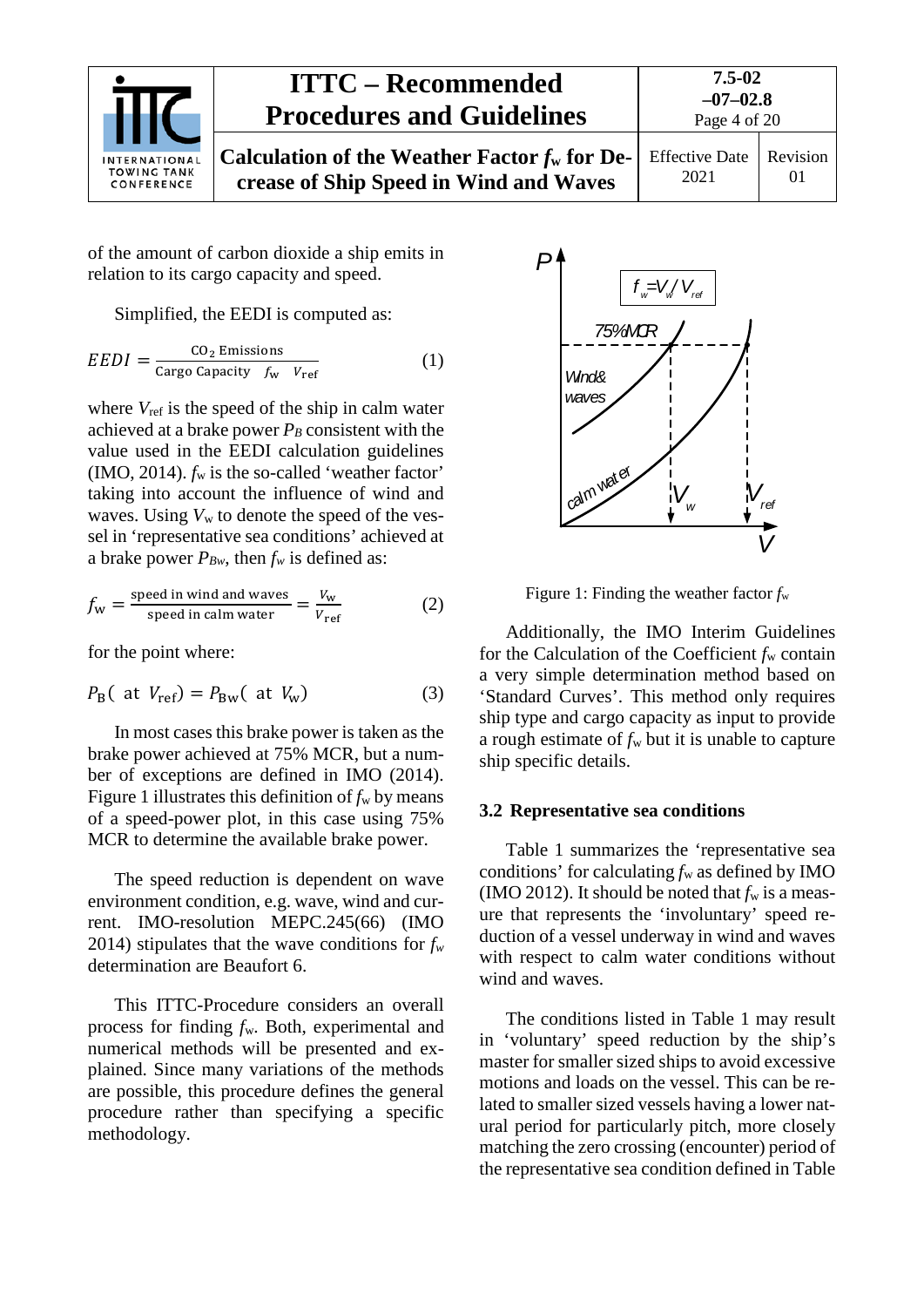|                                                          | <b>ITTC – Recommended</b><br><b>Procedures and Guidelines</b>                             | 7.5-02<br>$-07-02.8$<br>Page 5 of 20 |                      |
|----------------------------------------------------------|-------------------------------------------------------------------------------------------|--------------------------------------|----------------------|
| <b>INTERNATIONAL</b><br><b>TOWING TANK</b><br>CONFERENCE | Calculation of the Weather Factor $f_w$ for De-<br>crease of Ship Speed in Wind and Waves | <b>Effective Date</b><br>2021        | Revision<br>$\Omega$ |

1. Although clear limits are difficult to determine, depending on ship type and slenderness, this may occur for ship lengths below 150 m.

Further research is necessary to confirm and refine these limits and if possible, define more appropriate representative sea conditions for this class of vessels.

| Table 1: Representative sea conditions based on |
|-------------------------------------------------|
| <b>IMO 2012b</b>                                |

| Significant wave<br>height $H_{W1/3}$               | 3.0 <sub>m</sub>                                                                          |  |
|-----------------------------------------------------|-------------------------------------------------------------------------------------------|--|
| Mean wind speed 10m<br>above sea surface $U_{10}$ : | $12.6 \text{ m/s}$                                                                        |  |
| Zero-up crossing pe-<br>riod $T_2$                  | 6.16s                                                                                     |  |
| Wave spectrum                                       | Eqn. $(5)$                                                                                |  |
| Wind and Wave<br>Headings                           | Head sea condition<br>or the direction<br>which results in<br><i>largest</i> speed reduc- |  |

Following IMO (2012b) the wind and wave encounter angle for the *f*<sup>w</sup> calculation should be taken as the direction which results in the largest speed loss; i.e. yields the smallest  $f_w$  value. Should this require too much computational or experimental effort then the head sea condition can be used to represent the ocean environmental condition for computing *f*w.

The wave spectrum  $S(\omega)$  for  $f_w$  computation is defined by IMO (2012) as:

$$
S(\omega; H_{W1/3}, T_2) = \frac{A_S}{\omega^5} e^{\frac{B_S}{\omega^4}}
$$
 (4)

with:

$$
A_S = \frac{H_{W1/3}^2}{4\pi} \left(\frac{2\pi}{T_2}\right)^4, \ B_S = \frac{1}{\pi} \left(\frac{2\pi}{T_2}\right)^4 \tag{5}
$$

More information regarding such a type of wave amplitude energy density spectrum can be found in ITTC-procedures 7.5-02–07–02.1 "Seakeeping Experiments" and 7.5-02–07–02.2 "Predicting of Power Increase in Irregular Waves from Model Tests".

The long-crested wave energy spectrum from Equation (4) using the parameters from Table 1 is plotted in [Figure 2.](#page-4-0)



<span id="page-4-0"></span>Figure 2: Wave energy spectrum *S(ω)*

To take into account that ocean waves are usually short-crested, the wave spectrum *S* is multiplied by the directional spreading function *D*. The result is the directional spectrum *E.*

$$
E(\omega; H_{W1/3}, T_2, \alpha, \theta) =
$$
  
\n
$$
S(\omega; H_{W1/3}, T_2)D(\alpha, \theta)
$$
 (6)

with:

$$
D(\alpha, \theta) = \begin{cases} \frac{2}{\pi} \cos^2(\theta - \alpha); & |\alpha - \theta| \le \frac{\pi}{2} \\ 0 & \text{for others} \end{cases}
$$
 (7)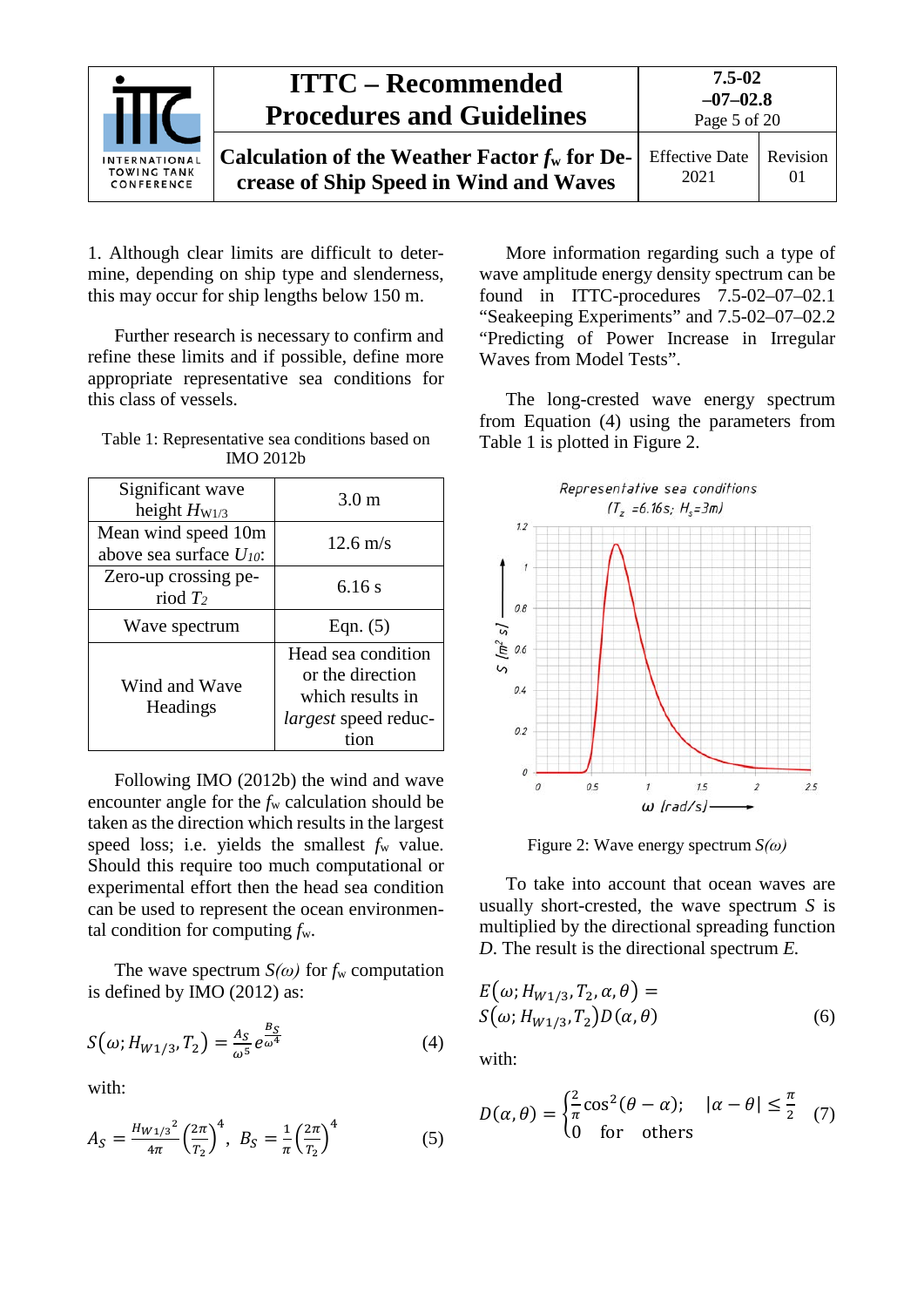|                                                   | <b>ITTC – Recommended</b><br><b>Procedures and Guidelines</b>                             | 7.5-02<br>$-07-02.8$<br>Page 6 of 20 |                |
|---------------------------------------------------|-------------------------------------------------------------------------------------------|--------------------------------------|----------------|
| INTERNATIONAL<br><b>TOWING TANK</b><br>CONFERENCE | Calculation of the Weather Factor $f_w$ for De-<br>crease of Ship Speed in Wind and Waves | <b>Effective Date</b><br>2021        | Revision<br>01 |

#### <span id="page-5-0"></span>**3.3 Ship condition**

According to IMO (2014) the following ship conditions are assumed when calculating the EEDI in general and  $f_w$  in particular:

Ship operating at maximum summer load draught, except for a container ship, which draught is defined at a displacement corresponding to a loading condition at 70% of the deadweight;

- Constant engine output as percentage MCR, usually 75%, but with some exceptions as specified in IMO (2014);
- Steady navigating conditions on a fixed course.



Figure 3: Outline of calculation method for *f*<sup>w</sup>

#### <span id="page-5-1"></span>**3.4 Obtaining** *f***<sup>w</sup> by physical testing and/or simulations**

Figure 3 illustrates the overall method of finding  $f_w$ . The calculation of  $f_w$  requires  $V_{\text{ref}}$ and *V*w, i.e. the ship speeds in calm water and in representative sea conditions. These speeds are calculated separately as shown in the Figure 3. Finding the calm water speed at the specified MCR value (here 75% is used) is illustrated in the right-hand part of the figure while the lefthand side explains how to determine *V*w. Finally, the lower part of Figure 3 shows how to calculate  $f_w$  from the two speeds  $V_{ref}$  and  $V_w$ .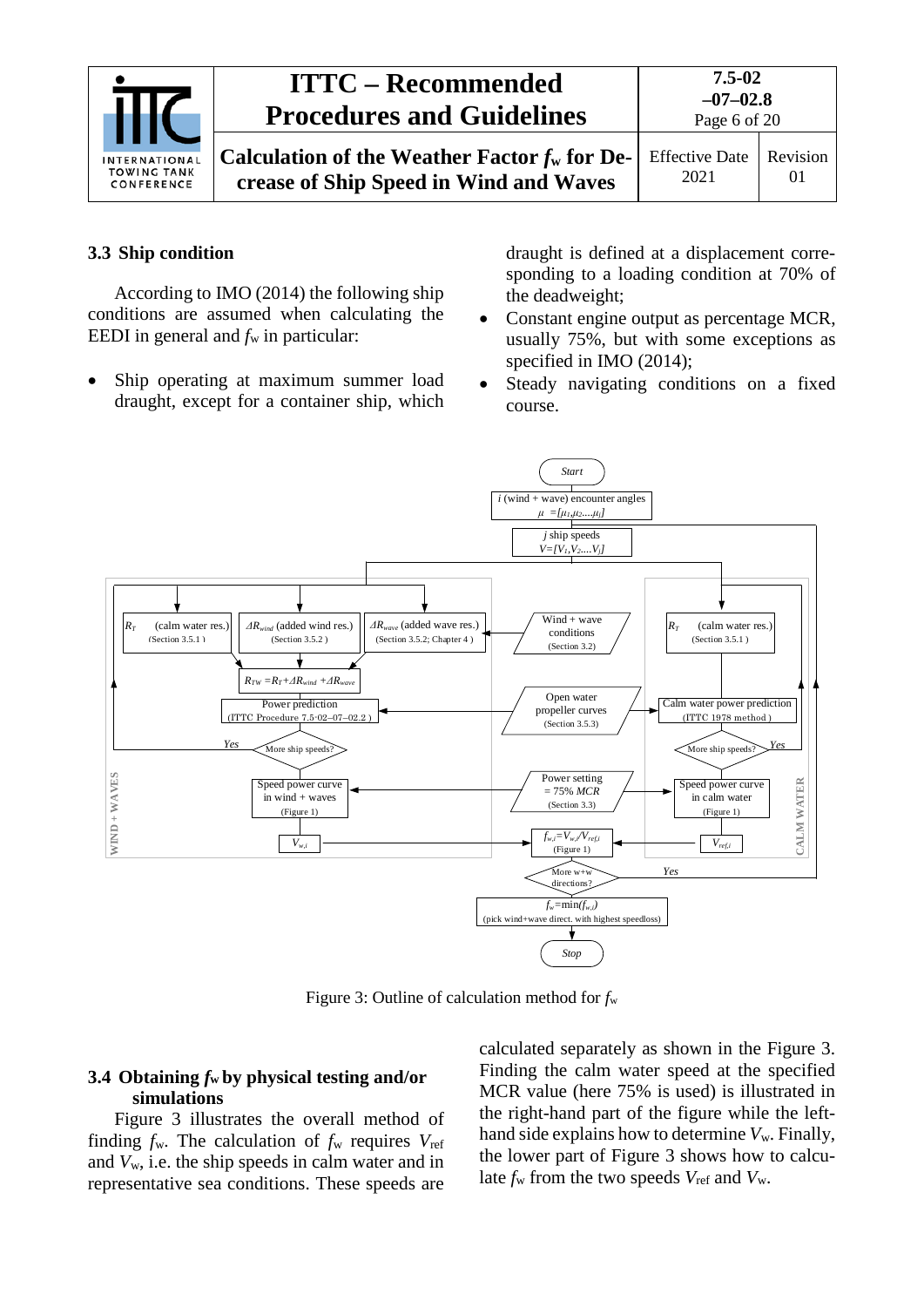|                                                          | <b>ITTC – Recommended</b><br><b>Procedures and Guidelines</b>                             | 7.5-02<br>$-07-02.8$<br>Page 7 of 20 |                      |
|----------------------------------------------------------|-------------------------------------------------------------------------------------------|--------------------------------------|----------------------|
| <b>INTERNATIONAL</b><br><b>TOWING TANK</b><br>CONFERENCE | Calculation of the Weather Factor $f_w$ for De-<br>crease of Ship Speed in Wind and Waves | <b>Effective Date</b><br>2021        | Revision<br>$\theta$ |

#### <span id="page-6-0"></span>**3.5 Components of Total Resistance**

The total resistance under the representative sea condition, *R*Tw, is calculated by adding *ΔR*wind, which is the added resistance due to wind, and *ΔR*wave, which is the added resistance due to waves, to the total resistance in a calm sea condition  $R_T$ :

$$
R_{\text{Tw}} = R_{\text{T}} + \Delta R_{\text{W}} = R_{\text{T}} + \Delta R_{\text{wind}} + \Delta R_{\text{wave}}(8)
$$

The individual resistance components can be determined by several methods of different complexity and accuracy; Figure 4 provides an overview. The simpler, mostly semi-empirical methods can be found on the right hand side of the Figure, while the more advanced methods are depicted on the left.

#### <span id="page-6-1"></span>3.5.1 Calm-water resistance

As illustrated in Figure 4, the calm-water resistance  $R_T$  can be found experimentally (ITTC Procedures 7.5-02-02-01 "Seakeeping Experiments" and 7.5-02-03-01.4 "1978 ITTC Performance Prediction Method" numerically (ITTC Procedures 7.5-03-02-03 "Practical Guidelines for Ship CFD Applications" and 7.5-03-02-04 "Practical Guidelines for Ship Resistance CFD") or by simple empirical methods such as the one by Holtrop and Mennen (1982). Normally calm-water resistance curves will be known from the pre-verification towing tank tests that are mandatory under the EEDI-regulations

#### <span id="page-6-2"></span>3.5.2 Added resistance due to wind

This resistance component is calculated in accordance with ITTC Procedure 7.5-04-01-01.1 "Preparation, Conduct and Analysis of Speed /Power Trials" as the difference between the total wind resistance in waves and waves and the air resistance force in calm water due to the ship speed:

$$
\Delta R_{\text{wind}} = \frac{1}{2} \rho_a A_V C_{DA} (\beta_{\text{WRref}}) V_{\text{WRref}}^2 -
$$
  

$$
\frac{1}{2} \rho_a A_V C_{DA} (0) V_{\text{ref}}^2
$$
 (9)

where the wind force coefficient  $C_{DA}$  is a function of the apparent wind angle  $β$ <sub>WRref</sub> at the reference height,  $A_V$  is the area of maximum transverse section exposed to the wind and  $\rho_a$  is the density of air. *VwRref* denotes the apparent wind speed at the reference height and is determined from the vector sum of ship speed *V*<sup>w</sup> and 'true' wind speed *VwTref* at the reference height and the true wind angle  $β_{WT}$ :

$$
V_{\text{wRref}} = \sqrt{V_{\text{wTref}}^2 + V_{\text{w}}^2 + 2 \cdot V_{\text{wr}} \cdot V_{\text{w}} \cos \beta_{\text{wr}}}
$$
(10)

$$
\beta_{\text{wRref}} = \arccos\left(\frac{V_{\text{wTref}}\cos\beta_{\text{wT}} + V_{\text{w}}}{V_{\text{wRref}}}\right)
$$
(11)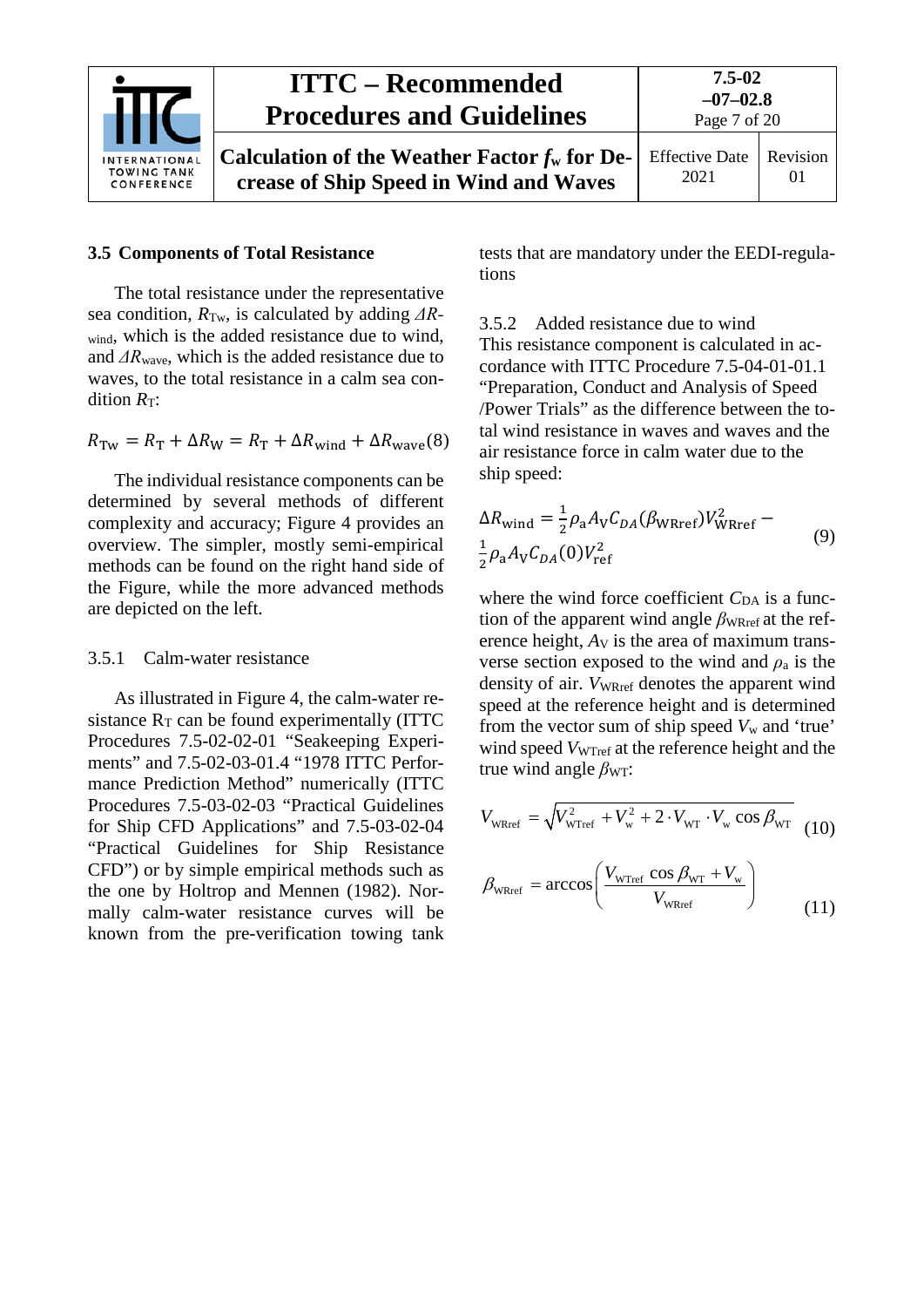



Figure 4: Methods to determine resistance components

The true wind angle  $\beta_{\text{WT}}$  is the angle between the ship's x-axis and the incident wind. A wind angle of 0 signifies head wind. Here the wind angle is set at  $\beta_{\text{WT}} = 180 - \mu$  i.e. wind and waves come from the same direction. The reference height for the wind resistance coefficients, *Z*ref, is selected as the corresponding height for the wind resistance coefficient from wind tunnel tests (usually 10 m). The wind speed at the reference height can be obtained from the wind speed at 10 m (as given in Table 1) as follows:

$$
V_{\text{TWref}} = U_{\text{wind}} \left(\frac{Z_{\text{ref}}}{10}\right)^{\frac{1}{9}} \tag{12}
$$

In order to obtain a realistic and ship specific  $f_w$ -value, the wind-force coefficient  $C_{DA}$  in Eqn. (9) is best found by testing in a boundary layer wind tunnel. In this case it should be remembered that  $C_{DA} = -C_X$ . In the absence of dedicated wind tunnel tests C<sub>DA</sub> values for similar ships can be taken from wind tunnel tests of sim-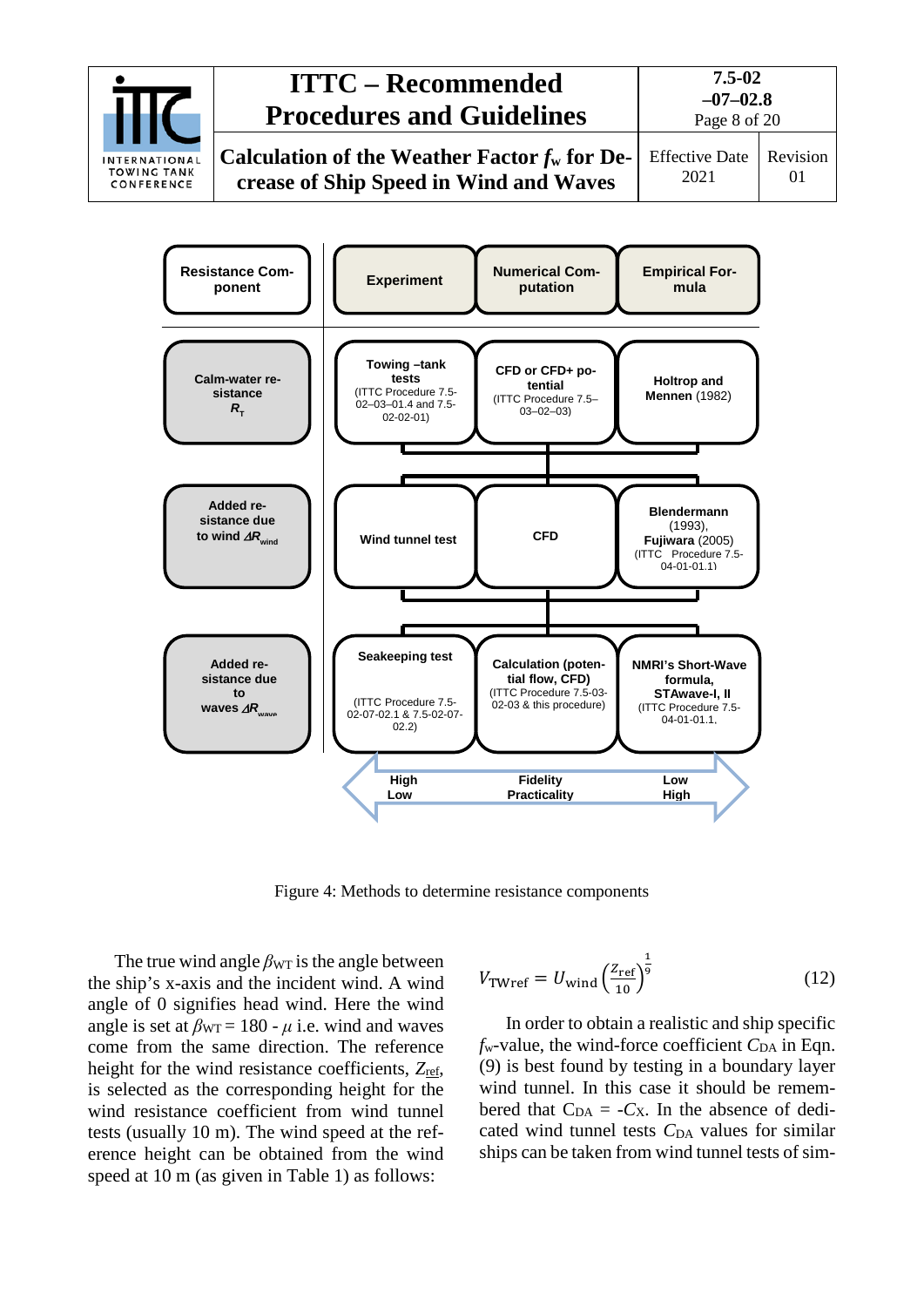|                                                   | <b>ITTC – Recommended</b><br><b>Procedures and Guidelines</b>                             | 7.5-02<br>$-07-02.8$<br>Page 9 of 20 |                      |
|---------------------------------------------------|-------------------------------------------------------------------------------------------|--------------------------------------|----------------------|
| INTERNATIONAL<br><b>TOWING TANK</b><br>CONFERENCE | Calculation of the Weather Factor $f_w$ for De-<br>crease of Ship Speed in Wind and Waves | <b>Effective Date</b><br>2021        | Revision<br>$\Omega$ |

ilar ships, see e.g. Blendermann (1993), Fujiwara (2005) or from viscous flow CFD simulations. Wind force coefficients of typical ship types and the details of Fujiwara's method are summarized in ITTC Procedure 7.5-04-01-01.1 "Preparation, Conduct and Analysis of Speed Power Trials".

#### <span id="page-8-0"></span>3.5.3 Added resistance due to waves

This key-component of the total resistance force can be determined in a number of ways that will be explained in Chapter 4.

#### <span id="page-8-1"></span>3.5.4 Power prediction and *f*<sup>w</sup> evaluation

Once the individual resistance components are known the total resistance  $R_{Tw}$  in wind and waves is calculated (Eqn. 8) and the corresponding engine power is established by the principles outlined in ITTC procedure 7.5-02–07–02.2 "Prediction of Power Increase in Irregular Waves from Model Test". The propeller open water curves that are required for the power prediction are known from the calm water analysis described in paragraph 3.5.1.

As illustrated by the inside loop in Figure 3 such power predictions are carried out for several ship speeds and a speed-power curve in wind and waves is plotted, see Figure 1. The *f*<sup>w</sup> value for the wind and wave direction under investigation is found as shown at the bottom of Figure 3.As illustrated by the outside loop in the figure several such 'preliminary' *f*<sup>w</sup> values are calculated for a number of wind and wave directions. The final *f*<sup>w</sup> value, corresponding to the largest speed reduction, is the minimum of these 'preliminary' *f*<sup>w</sup> values.

Depending on the exact method to obtain the predicted speed-power curve in wind and waves (as outlined in ITTC procedure 7.5-01-07-02.2

"Prediction of Power Increase in Irregular Waves from Model Test" ), the prediction may be carried out under the assumption that the calm water nominal wake fraction and thrust deduction factor can be directly applied to the ship operating in the representative sea conditions. It should be noted that this assumption, although widely applied, is only valid for mild sea conditions. Further investigation may be needed into this assumption.

#### <span id="page-8-2"></span>**4. DETERMINATION OF ADDED RE-SISTANCE DUE TO WAVES**

#### <span id="page-8-3"></span>**4.1 Overview**

The added resistance due to irregular waves can be determined using numerical or experimental methods. The columns in Table 2 provide details of the available methods.

*Seakeeping experiments* to determine added resistance can either directly be conducted in irregular waves of the spectrum defined in section [3.2](#page-3-0) or may be carried out in regular waves to determine the Response Amplitude Operator (RAO) of added resistance. In either case, the experiments may be conducted with a captive or a free sailing model. Details of experimental methods are given in section 4.2 of this guideline.

*Seakeeping simulations* can also be carried out for irregular waves (a spectrum) or for a number of regular waves to determine the RAO. The latter method is more common because the approach of irregular wave simulations usually requires longer time than a combination of added resistance tests/simulations in regular waves in combination with linear superposition theory. Details regarding numerical methods can be found in section [4.3](#page-12-0) of this guideline.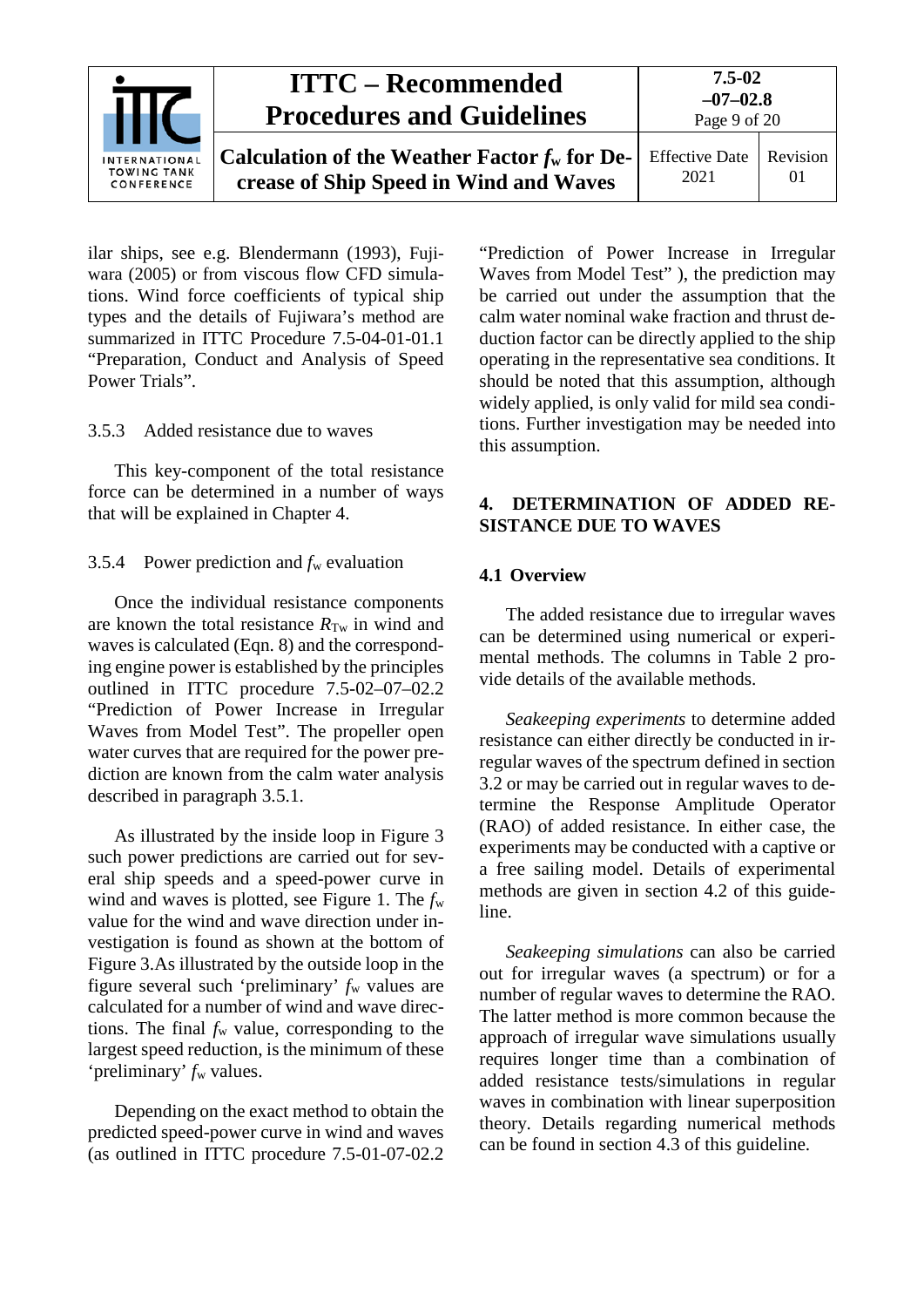

# **ITTC – Recommended Procedures and Guidelines**

| Table 2. Summary of prediction methods for added resistance due to waves |
|--------------------------------------------------------------------------|
|--------------------------------------------------------------------------|

|                          |                                  |                                       | 3D Panel Method                                           |                                              |                                         |
|--------------------------|----------------------------------|---------------------------------------|-----------------------------------------------------------|----------------------------------------------|-----------------------------------------|
|                          | Type of Methods                  | Slender-body The-<br><b>A.10</b>      | Domain<br>Time<br>Domain<br>quency<br>Fre-                | CFD                                          | Experi-<br>ments                        |
| <b>ITTC Reference Pr</b> | ocedures                         |                                       | $7.5 - 02 - 07 - 02.5$<br>$7.5 - 04 - 01 - 01.2$          | $7.5 - 03 - 02 - 03$                         | $7.5 - 02 - 07 -$<br>02.1               |
|                          |                                  | 2D Strip Method                       | <b>Green Function</b>                                     | Euler Equa-<br>tion Based                    | Regular or<br>Captive<br>Test           |
|                          | Approach                         | <b>Enhanced Unified</b><br>Theory EUT | Rankine Panel<br>Method                                   | Stokes Equa-<br>tion Based<br>Navier-        | Free sailing<br>Regular or<br>irregular |
|                          | Far-field<br>Method              | Maruo's Formula                       | Momentum Conserva-<br>tion Method                         | None                                         | None                                    |
| Formulation              | Near-field<br>Method             | None                                  | Direct Pressure Inte-<br>gration Method                   | Direct Pres-<br>sure / Shear<br>Stress Inte- | <b>Total Force</b><br>Measure-<br>ments |
|                          | Approxima-<br>Short-wave<br>tion | NMRI Formula                          | NMRI formula can re-<br>place diffraction com-<br>ponents | No need                                      | No need                                 |
|                          | Fidelity                         | $_{\text{Low}}$                       | Good                                                      | Excellent                                    | Excellent                               |
| Hardware; Ti             | Typical requirements:<br>me      | Personal Computer;<br>Minutes         | Computer Cluster or<br>Hours-days<br>È.                   | Cluster;<br>Days                             | Seakeeping<br>basin;<br>Days            |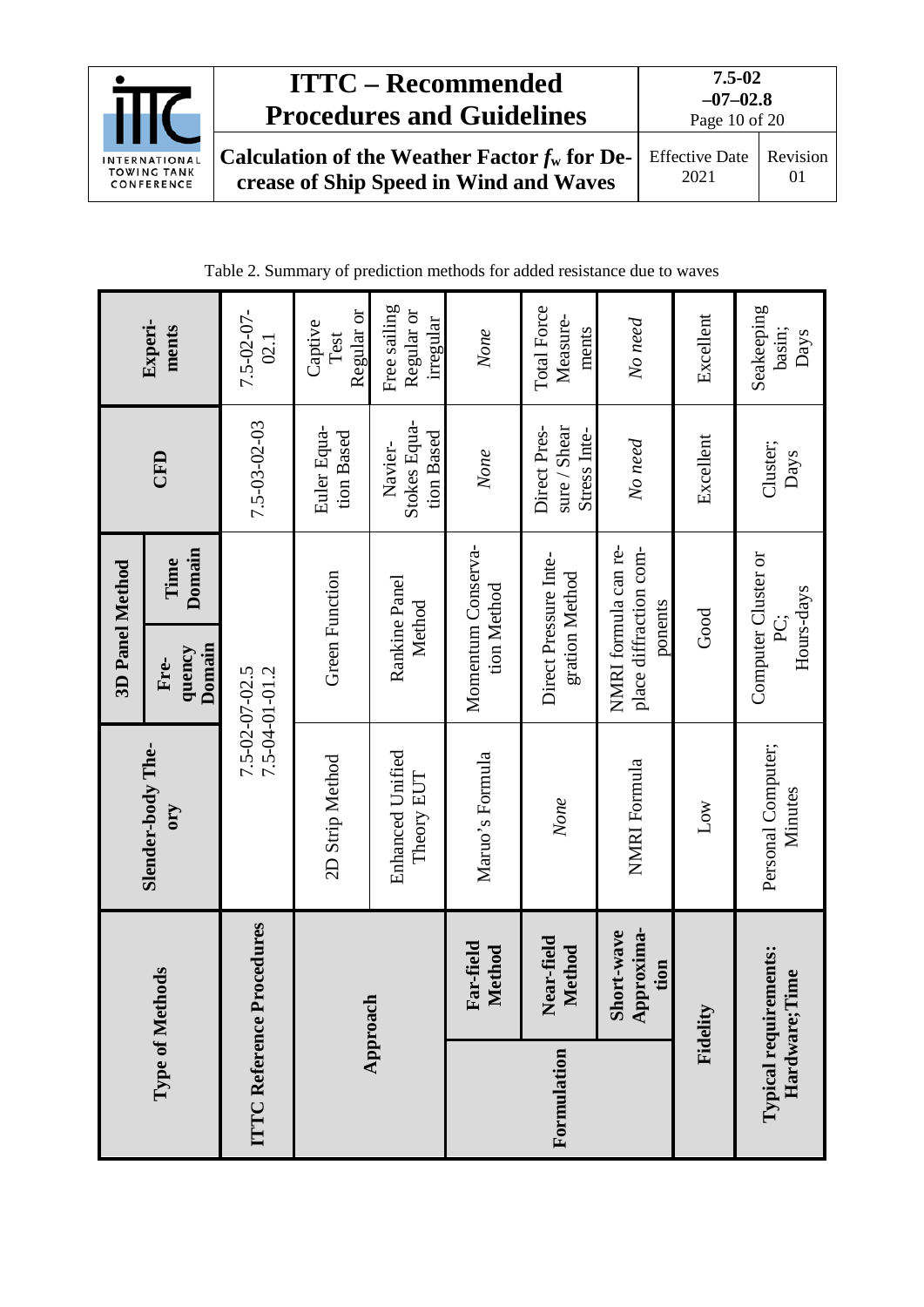| INTERNATIONAL<br><b>TOWING TANK</b><br>CONFERENCE | <b>ITTC – Recommended</b><br><b>Procedures and Guidelines</b>                                                                         | $7.5 - 02$<br>$-07-02.8$<br>Page 11 of 20 |    |
|---------------------------------------------------|---------------------------------------------------------------------------------------------------------------------------------------|-------------------------------------------|----|
|                                                   | <b>Calculation of the Weather Factor <math>f_w</math> for De-</b> Effective Date   Revision<br>crease of Ship Speed in Wind and Waves | 2021                                      | 01 |

#### <span id="page-10-0"></span>**4.2 Experimental methods for added resistance**

The added resistance in waves is usually measured during basic seakeeping tests, along with motions and related effects. Thus, the general recommendations outlined in ITTC procedure 7.5-02-07-02.1 "Seakeeping Experiments" can be used for added resistance tests. Additional information can be found in procedure 7.5-02-07-02.2 "Prediction of Power Increase in Irregular Waves from Model Test".

Figure 5 shows an overview of how to determine added resistance for the example of captive model tests. Equivalent ideas hold for freesailing test. Some specific details of added resistance tests are described below.

Selection of model scale, tank dimension, equipment and general set-up considerations are similar to standard seakeeping tests, see ITTC guideline 7.5-02-07-02.1 "Seakeeping Experiments". During the test, the same model with the same appendages, and the same measurement apparatus and systems should be used for all tests that are related to the quantification of  $f_w$  to reduce uncertainty. Typical execution conditions can be decided based on a general seakeeping test and resistance tests, except for time waiting time between consecutive test runs. Longer waiting times than those for motion measurement or 1<sup>st</sup> order forces are required to provide more stable conditions for the added resistance measurements.

Experimental and data reduction techniques are described in ITTC procedure 7.5-02-07-02.2 "Predicting of Power Increase in Irregular Waves from Model Tests". Only a brief summary is given below. The estimation of added resistance in waves is performed in two steps:

- The measurement of the still water resistance, RT, at speeds of interest;
- The measurement of the total resistance in waves, RW, at same speed, with same loading condition, model outfit and measurement system.

The added resistance is obtained as a difference between the mean values of the two measured forces:

$$
\Delta R_{\text{wave}} = R_{\text{W}} - R_{\text{T}} \tag{13}
$$

Two methods to tow the ship model in waves can be distinguished:

1. Constant thrust (model free to surge); Constant speed (surge restricted).

Both methods show compatible results for added resistance, however, by allowing surge motion using soft-springs or similar methods, smaller oscillation of instantaneous forces will be measured. Therefore, the load cell capacity can be reduced and an improvement of the measurement accuracy can be achieved.

The overall procedures for tests in regular and irregular waves are similar, except for the time duration. Convergence tests are recommended for test time duration considering added resistance as a 2nd order force. More detailed information including above paragraph is listed in ITTC procedure 7.5-02-07-02.2 "Predicting of Power Increase in Irregular Waves from Model Tests".

It is recommended to record the following parameters during the tests: time, motion amplitude, longitudinal force, incident wave amplitude and period.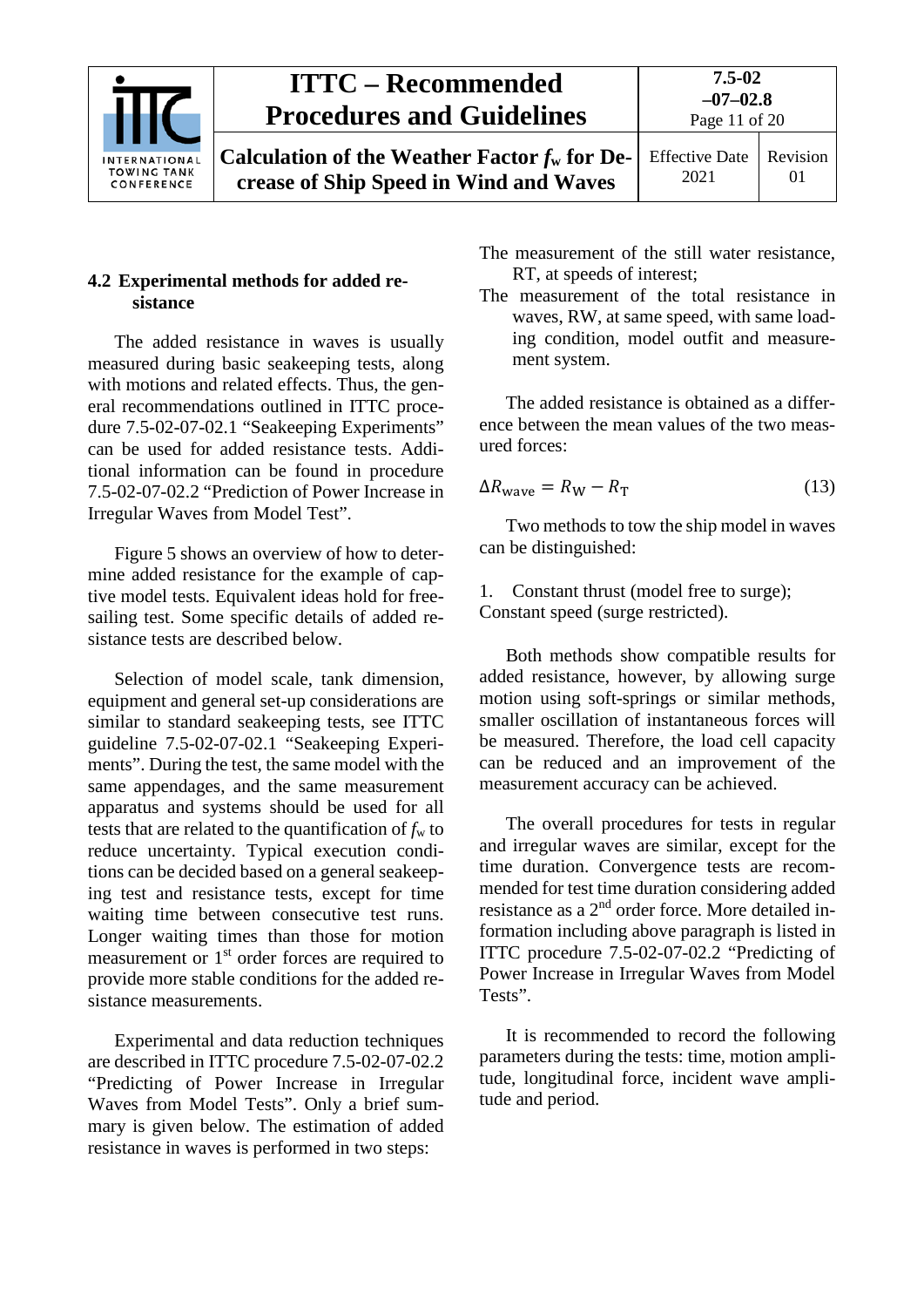



Figure 5**:** Flow chart for measuring added resistance due to waves based on captive model test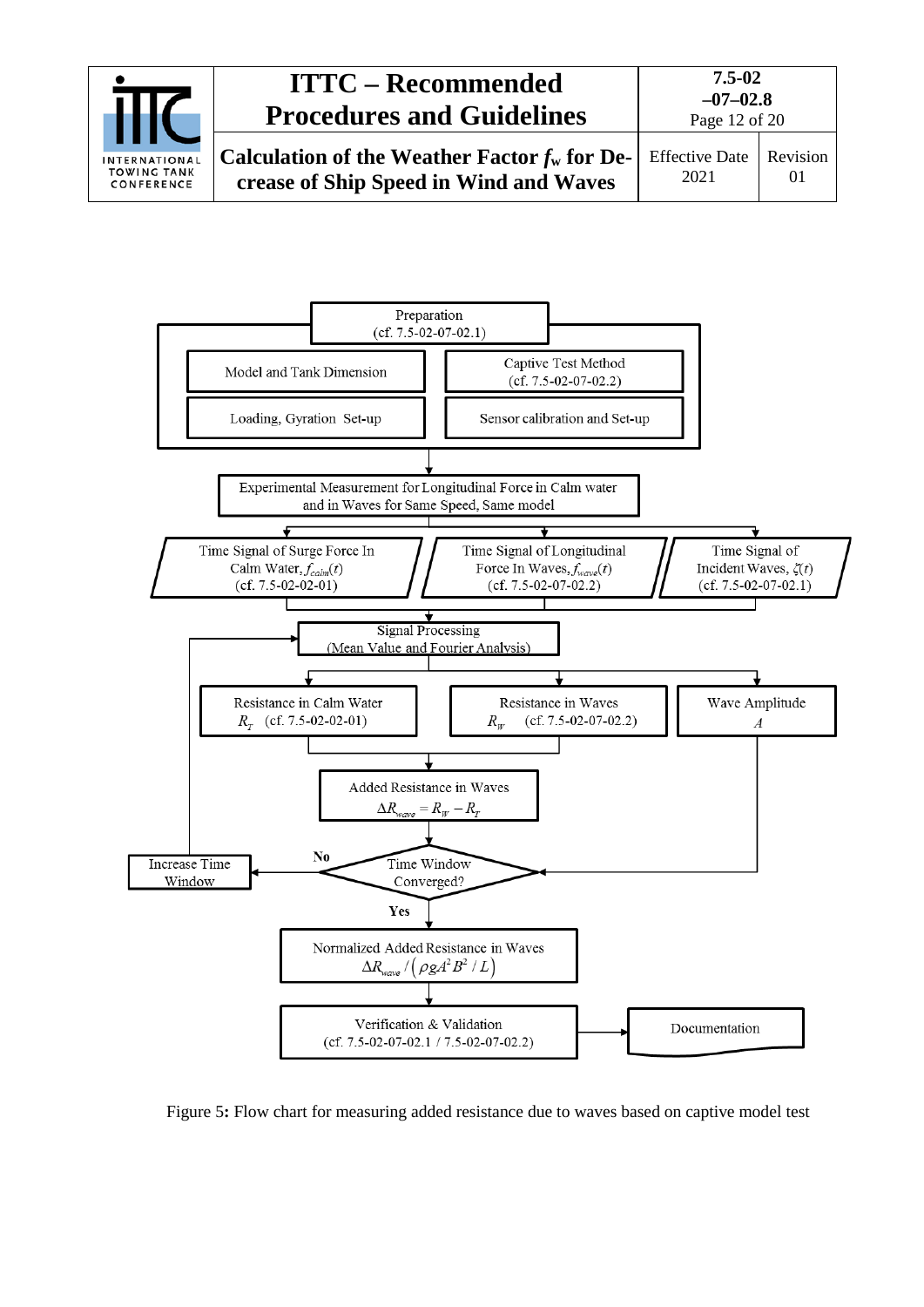| INTERNATIONAL<br><b>TOWING TANK</b><br>CONFERENCE | <b>ITTC – Recommended</b><br><b>Procedures and Guidelines</b>                             | 7.5-02<br>$-07-02.8$<br>Page 13 of 20 |          |
|---------------------------------------------------|-------------------------------------------------------------------------------------------|---------------------------------------|----------|
|                                                   | Calculation of the Weather Factor $f_w$ for De-<br>crease of Ship Speed in Wind and Waves | <b>Effective Date</b><br>2021         | Revision |

The data sampling rate and filter details should be determined on the basis of the wave encounter frequency and considerations of the primary noise frequencies. Sampling rates may vary between 50 and 200 Hz or above. The measured real time data should be recorded. It is recommended to inspect the measured signals in the time domain and to be analyzed immediately after each test run to check the errors during the test, sensor failure, unexpected noise, unwanted transient behaviour, etc.

For stationary tests, the mean value of the measured data should be calculated over the time interval. For the analysis of dynamic tests it is required to use techniques such as Fourier or regression analysis. Convergence tests for the time windows used in the analysis is necessary to obtain reliable results.

At least the following should, but not restrictively, be documented and included in the test report: hull size and model set-ups, model tank dimension, parameters measured, signal recordings, calibration information, analysis procedures and results. Tabulation of data for dimensional or non-dimensional values together with an appropriate description of measured parameters are recommended.

The uncertainty analysis of the added resistance based on captive model tests can be carried out using ISO-GUM (ISO/IEC 2008) or ITTC procedure 7.5-02-07-02.2 "Predicting of Power Increase in Irregular Waves from Model Tests". The detailed procedure of uncertainty analysis following the principles behind the ISO-GUM is shown in ITTC procedure 7.5-02- 07-02.1 "Seakeeping Experiments".

#### <span id="page-12-0"></span>**4.3 Computational methods for added resistance**

The prediction of the added in regular waves has been widely studied in the past. The general recommended procedure for validation of a numerical analysis of added resistance due to waves is ITTC 7.5-02-07-02.5 "Verification and Validation of Linear and Weakly Nonlinear Seakeeping Computer Codes". The general method for linear superposition of the components of regular waves is outlined in ITTC 7.5-04-01- 01.1 "Preparation, Conduct and Analysis of Speed/Power Trials". The next sub-sections describe the various available numerical methods from Table 2 in more detail.

#### <span id="page-12-1"></span>4.3.1 Slender-body theory

For this method, strip theory or enhanced unified theory (EUT) is a the general approach. Slender-body theory provides engineering accuracy of added resistance in waves. Maruo's theory (Maruo, 1960), which is based on momentum conservation and a correction term which is primarily valid for short waves could be used for the prediction of added resistance in regular waves. The formulae are presented in ITTC procedure 7.5-04-01-01.1 "Preparation, Conduct and Analysis of Speed Power Trials". The prediction accuracy of added resistance is determined by the Kochin function. In the EUT, the singularities are the strength of source distribution along x-axis in the outer solution (Kashiwagi, 2009). As a practical treatment, the strength of source is represented as the flux through the transverse section. At least the following should be documented and included in the report:

- Numerical method: Motion analysis method, added resistance analysis method;
- Motion: Motion response and phase;
- V&V results: comparison with other results.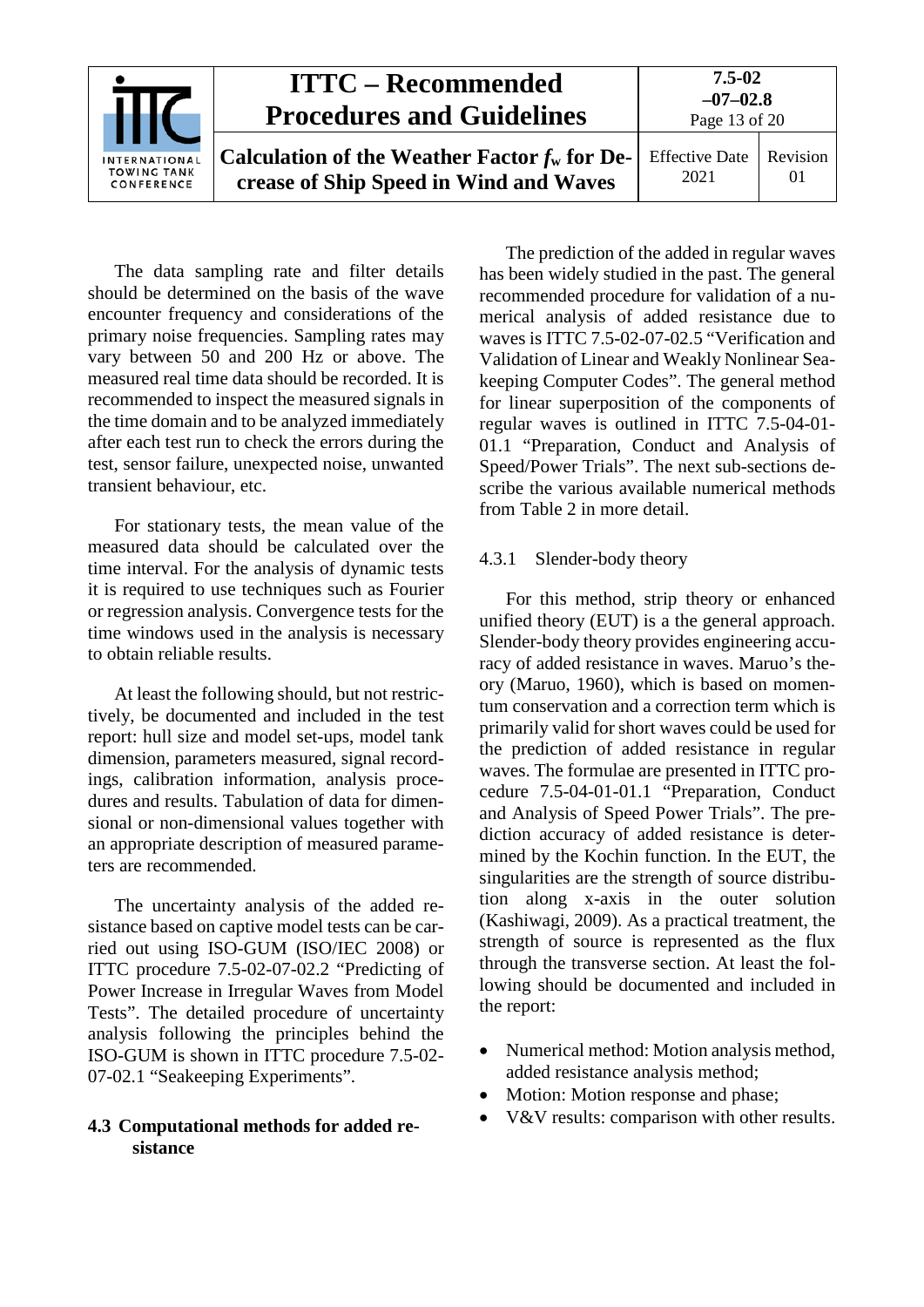

#### <span id="page-13-0"></span>4.3.2 3D panel methods

Recently, the trend for predicting of added resistance moved from slender-body theory to full 3D schemes. The 3D schemes are categorized according to the domain of calculations: (frequency or time domain) and the type of singularities (Green or Rankine sources), compare Table 2. A seakeeping analysis is required prior to the computation of added resistance. General procedures and guidelines for seakeeping computer codes are presented in ITTC procedure 7.5-02-07-02.5 "Verification and Validation of Linear and Weakly Nonlinear Seakeeping Computer Codes".

As far as the computation of added resistance with 3D panel methods is concerned, two major approached can be distinguished: The far-field (control surface integration) method and the near-field method, see also Table 2. Farfield methods are based on momentum conservation theory while near-field methods calculate added resistance by integrating the second-order pressure on a body surface. The equations for added resistance due to waves using 3D panel methods are given in the 2017 ITTC Report of the Seakeeping committee (ITTC 2017).

The converged added resistance due to waves should be verified and validated as explained in ITTC procedure 7.5-03-01-01 "Uncertainty Analysis in CFD, Verification and Validation Methodology and Procedures" or 7.5-02-07-02.5 "Verification and Validation of Linear and Weakly Nonlinear Seakeeping Computer Codes". At least following should, but not restrictively, be documented and included in the report:

- Domain size, mass properties;
- Numerical method: Motion analysis method, added resistance analysis method;
- Panels example, panel convergence test; Motion: Motion response and phase;
- V&V results: comparison with other results.

#### <span id="page-13-1"></span>4.3.3 Computational fluid dynamics (CFD)

In this method, resistance values for the ship in still water and in waves are calculated by solving the field equations, i.e. the continuity equation and the Navier-Stokes, or the Euler equations. The force acting on the ship can be calculated by direct pressure and shear stress integration. Below only the essential steps to calculate the added resistance due to waves are summarized. General procedures and guidelines of CFD application for naval hydrodynamic problems are presented in the ITTC procedure 7.5-03-02-03 "Practical Guidelines for Ship CFD Applications".

Figure 6 illustrates how to calculate added resistance using CFD methods. The CFD process can be divided into three steps: pre-processing, computation, and post-processing. The pre-processing is composed of defining geometry and domain, setting boundary and initial conditions, choosing an appropriate solver, and generating the grid. To predict the added resistance due to waves, an accurate generation of incident waves is important. Criteria of the number of grids within the wavelength (*λ*) or wave height (*H*) depends on the type of grid and solver. Thus, convergence tests for the incident wave generation should be conducted before calculating wave-ship interaction problems. It should be noted that not only the number of grid cells, but also the aspect ratio of grid cells is important to generate the incident wave correctly.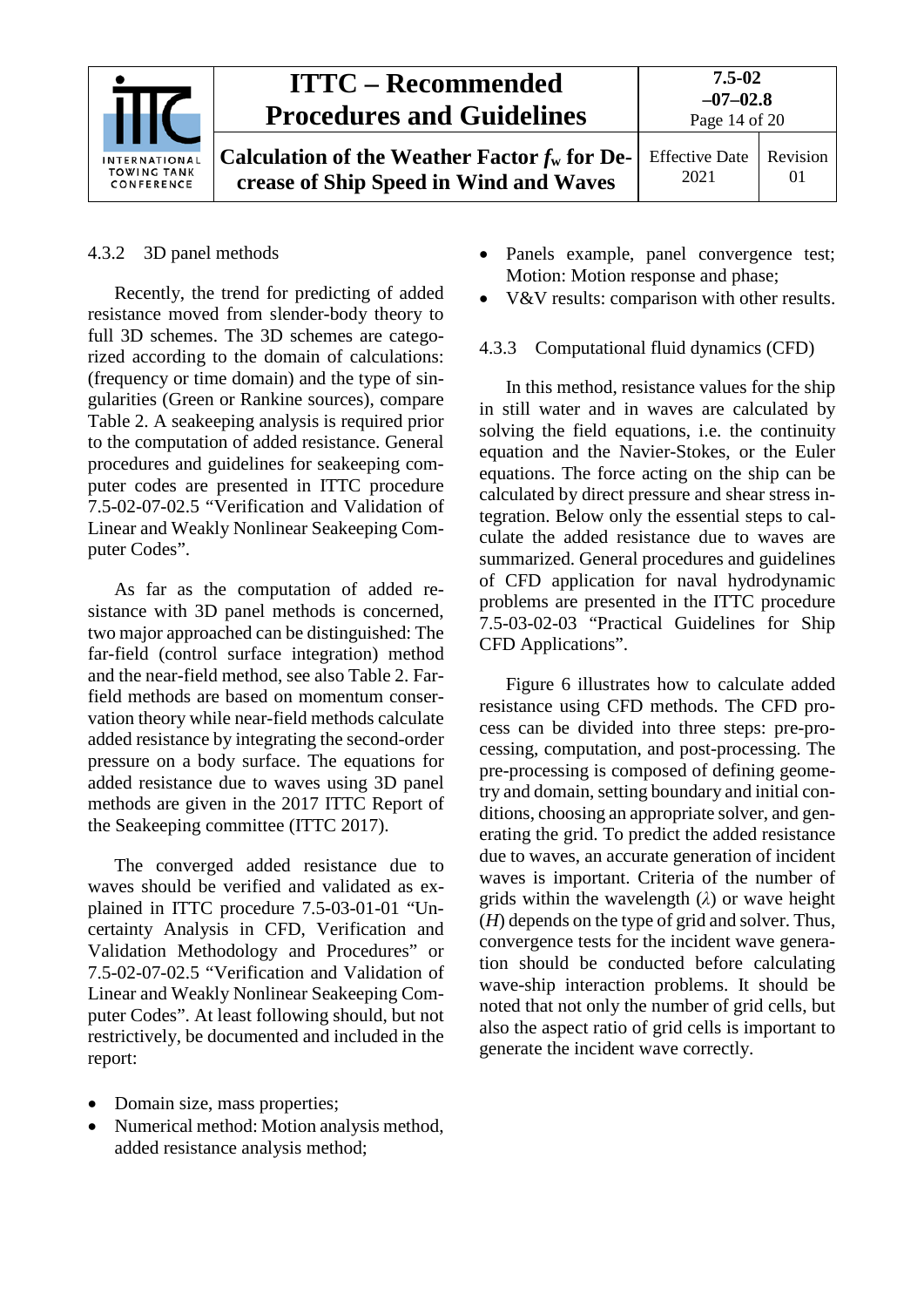



Figure 6: Flow chart of calculating added resistance due to waves based on CFD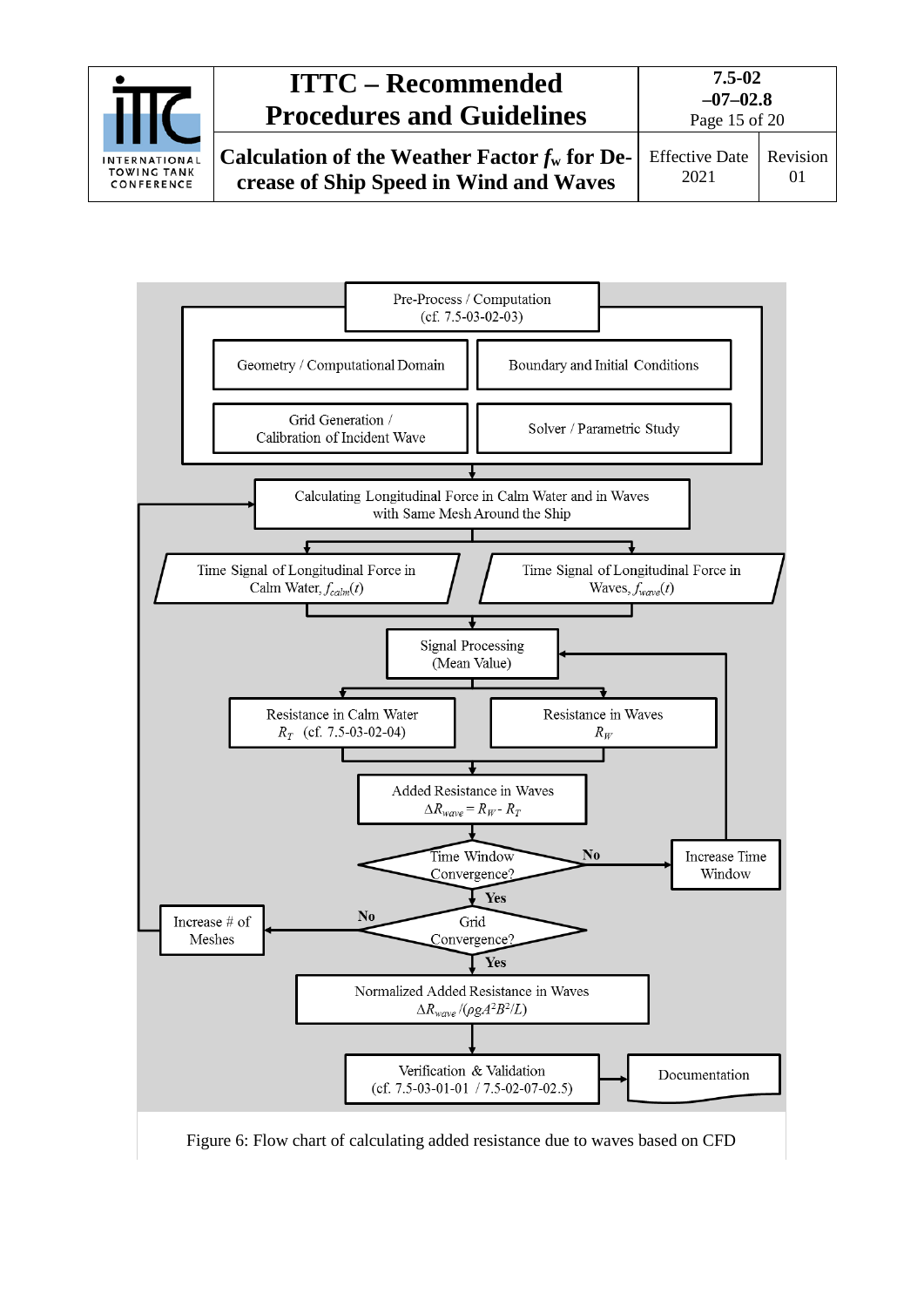| <b>INTERNATIONAL</b><br><b>TOWING TANK</b><br>CONFERENCE | <b>ITTC – Recommended</b><br><b>Procedures and Guidelines</b>                             | $7.5 - 02$<br>$-07-02.8$<br>Page 16 of 20 |                      |
|----------------------------------------------------------|-------------------------------------------------------------------------------------------|-------------------------------------------|----------------------|
|                                                          | Calculation of the Weather Factor $f_w$ for De-<br>crease of Ship Speed in Wind and Waves | <b>Effective Date</b><br>2021             | Revision<br>$\Omega$ |

To obtain the resistance in calm water and in waves, one needs to perform two different simulations. In both cases, the grid near the ship should be maintained as identical as possible. ITTC procedure 7.5-03-02-04 provides "Practical Guidelines for Ship Resistance CFD" and focuses on resistance in calm water. After obtaining longitudinal force signal in calm water and in waves, signal processing will be performed to calculate the resistance values. Subtracting the resistance in calm water from that in waves provides the added resistance in waves. However, it should be confirmed that a converged solution is obtained in terms of size of the time window and grid. At least 10 encountered wave periods are recommended for CFD simulations in regular waves.

The converged added resistance due to waves should be verified and validated as explained in ITTC procedures 7.5-03-01-01 "Uncertainty Analysis in CFD, Verification and Validation Methodology and Procedures" or 7.5-02-07-02.5 "Verification and Validation of Linear and Weakly Nonlinear Seakeeping Computer Codes". At least following should, but not restrictively, be documented and included in the report:

- 1. Formulation and input data:
	- Geometric parameters: scale, domain size;
	- Physical modelling: free surface capturing or tracking method, body motion tracking method, incident wave generation, radiation condition, and turbulence model;
	- Numerical method: temporal and spatial discretization method, grid system, time segment, and matrix solver.
- V&V results: numerical uncertainty and comparison with other results;
- Motion: time history of motions, RAOs as a function of wave frequency and wave amplitude, wave contour;
- Added Resistance: time history of forces, magnitude of added resistance in waves, and pressure distribution on the ship, etc.

#### <span id="page-15-0"></span>**4.4 Verification and validation procedure for added resistance codes**

The *verification* process of added resistance codes (regardless of method) should include:

- Wave-Induced motions: Check the motion response according to ITTC procedure 7.5- 02-07-02.5 "Verification and Validation of Linear and Weakly Nonlinear Seakeeping Computer Codes";
- Systematic convergence test: Check the panel shape and size to get convergence results. Added resistance values are very sensitive to the panel shape and size;
- Asymptotic values: Check the transfer functions of the added resistance by comparing with asymptotic values for very long and very short waves;
- Check against computational result made with the same or similar theory.

The *validation* process of added resistance codes includes:

- Check of the transfer functions of the motion response against benchmark data of ships;
- Check of the transfer functions of the added resistance against benchmark data of ships at different speed and heading conditions.

2. Output: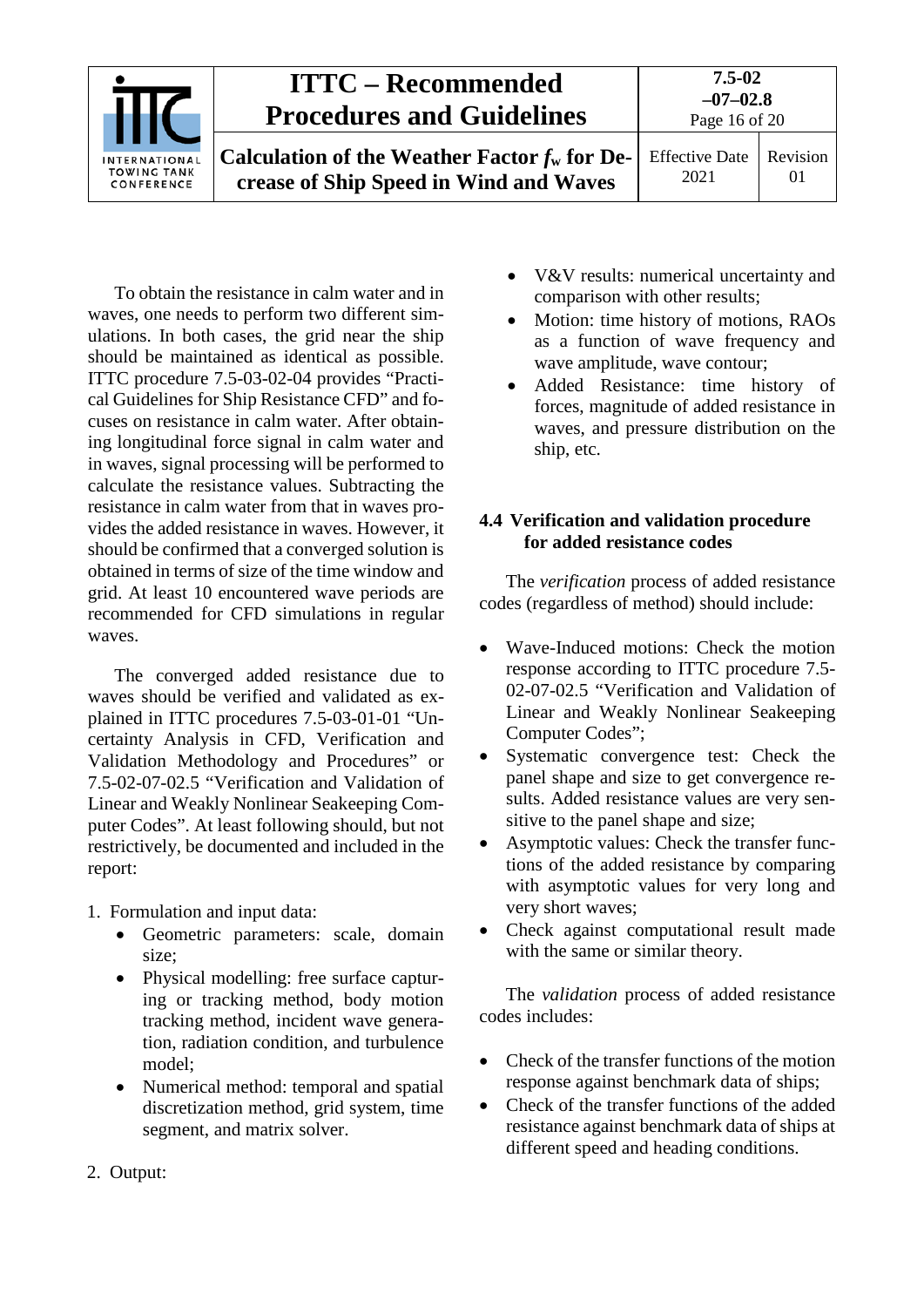

#### <span id="page-16-0"></span>**5. RECOMMENDED PRACTICAL METHOD**

*f*<sup>w</sup> computation. For practical purpose, the following methods as given in Table 3 on the next page are recommended.

Due to multiple available methods for each component, many combinations are possible for

Component Recommended Method Alternative Method Calm-water resistance Towing Tank Test (7.5-02–03–01.4 & 7.5-02-02-01) Calm water tank tests already mandatory for EEDI-compliance / pre-verification CFD (ITTC Procedure 7.5–03–02–03) Added resistance due to wind Blendermann (1993), Fujiwara (2005) (7.5-04-01-01.1) Wind Tunnel Test Added resistance due to waves (choose any method to the right) Slender-body theory + Maruo's Formula + NMRI's formula for short waves (7.5-04-01-01.1) 3D panel method + NMRI's formula for short wave diffraction component (7.5-02-07-02.1 & 7.5-02-07-02.2) CFD Seakeeping experiment (ITTC Procedure 7.5-02-07-02.1 & 7.5-02-07-02.2) Power Increase due to wind and waves Follow procedure 7.5-02-07-02.2, depending on method chosen: Open-water propeller tests (7.5-02-03-02.1) Propulsion tests (7.5-02–03–01.1) CFD *f*<sub>w</sub> finding Speed-power curve By iteration

Table 3: Recommended practical method for *f*<sup>w</sup> prediction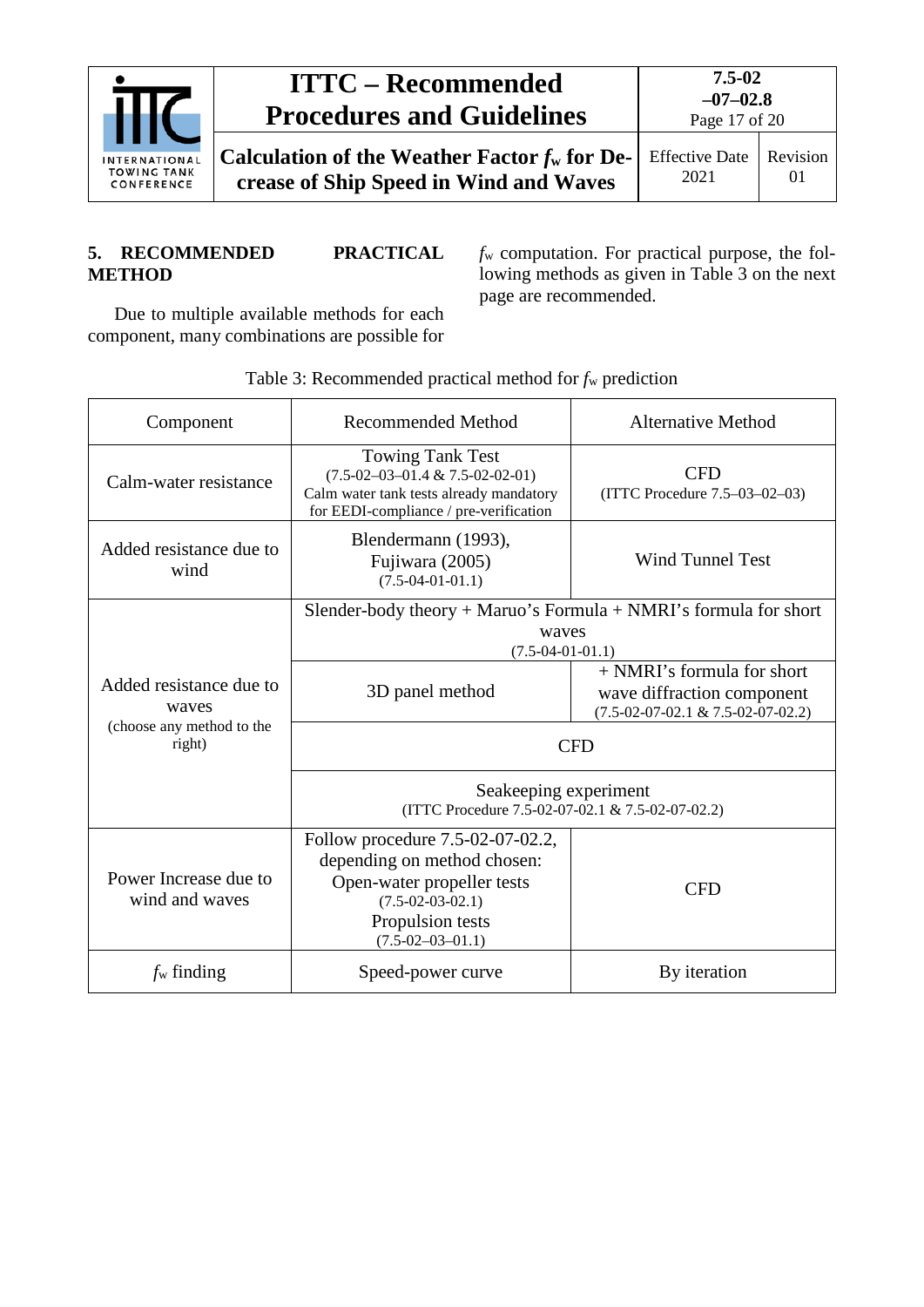

### <span id="page-17-0"></span>**7. BENCHMARK TESTS**

- 1. Comparative data for specific hull forms including experimental data:
- A) KVLCC2: Guo and Steen (2011), Sadat-Hosseini et al. (2013), Hwang, et al. (2013), Park, et al. (2015), Lee, et al. (2016);
- B) Series 60: Gerritsma and Beukelman (1972), Ström-Tejsen, et al. (1973);
- C) S-175: Fujii and Takahashi (1975), Nakamura and Naito (1977);
- D) Wigley: Journee (1992);
- E) KCS: Joncquez (2011), Simonsen, et al. (2014).

SHOPERA project:

A) Comparative Tests of a DTC Ship Model in Regular Waves: Sprenger, F., Maron, A., Delefortrie, G., Hochbaum, A.C., and Fathi D., 2015. Mid-term review of tank test results. SHOPERA project deliverable D3.2.

#### <span id="page-17-1"></span>**8. REFERENCES**

- Blendermann W., 1993, "Schiffsform und Windlast-Korrelations-und Regressionsanalyse von Windkanal-messungen am Modell", Report No. 533. Institut für Schiffbau der Universität Hamburg-Harburg. ISBN: 3- 89220-533-7 (in German).
- Fujii, H. and Takahashi, T., 1975, "Experimental study on the resistance increase of a ship in regular oblique waves", Proc. of the 14th ITTC, September, Ottawa, ON, Canada.
- Fujiwara, T., Ueno, M. and Ikeda, Y., 2005, "A New Estimation Method of Wind Forces and Moments acting on Ships on the basis of Physical Component Models", J. JASNAOE, Vol.2.
- Gerritsma, J. and Beukelman, W., 1972, "Analysis of the resistance increase in waves of a fast cargo ship", International Shipbuilding Progress, Vol. 19, No. 217, pp 285-293.
- Guo. B. and Steen. S., 2011, "Evaluation of added resistance of KVLCC2 in short waves", Journal of Hydrodynamics, Vol. 23, No. 6, pp 709-722.
- Holtrop, J. Mennen, G., 1982, "An Approximate Power Prediction Method", International Shipbuilding Progress, Vol. 29, No. 335.
- Hwang, S., Kim, J., Lee, Y.Y., Ahn, H., Van, S.H., and Kim, K.S., 2013, "Experimental study on the effect of bow hull forms to added resistance in regular head waves", Proc. of the  $12<sup>th</sup>$  international symposium on practical design of ships and other floating structures, October, Changwon, Korea.
- IMO, 2012a, "Guidelines on the Method of Calculation of the Attained Energy Efficiency Design Index (EEDI) for New Ships", IMO Resolution MEPC.212 (63).
- IMO, 2012b, "Interim Guidelines for the Calculation of the Coefficient *fw* for Decrease in Ship Speed in a Representative Sea Condition for Trial Use", IMO Circular MEPC.1/Circ.796.
- IMO, 2014, "Guidelines on the Method of Calculation of the Attained Energy Efficiency Design Index (EEDI) for New Ships", IMO Resolution MEPC.245 (66).
- ISO/IEC 2008, "Guide 98-3, Uncertainty of measurements – Part 3: Guide to the expression of uncertainty in measurements (GUM: 1995)", 2008 Switzerland.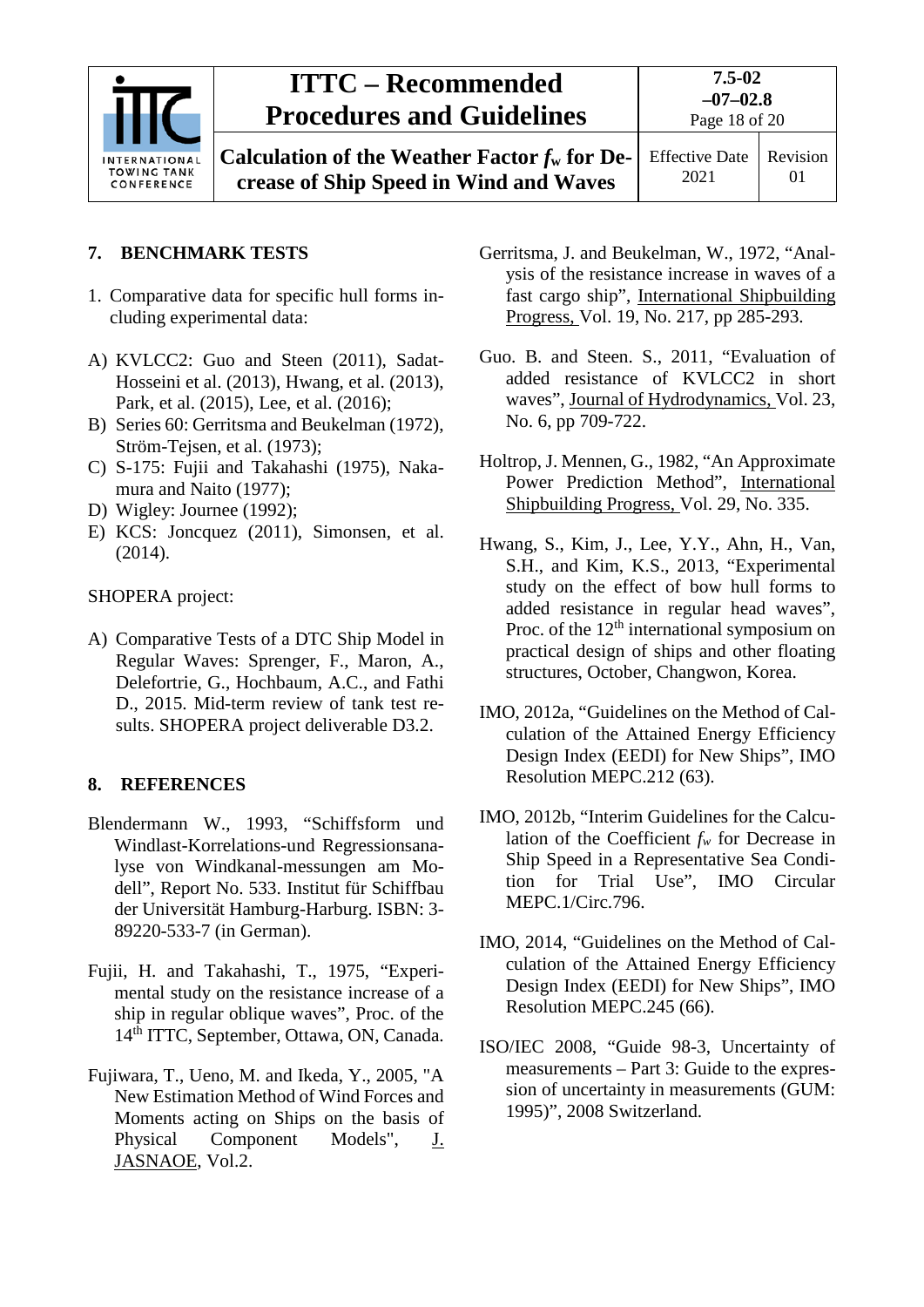|                                                          | <b>ITTC – Recommended</b><br><b>Procedures and Guidelines</b>                             | 7.5-02<br>$-07-02.8$<br>Page 19 of 20 |                |
|----------------------------------------------------------|-------------------------------------------------------------------------------------------|---------------------------------------|----------------|
| <b>INTERNATIONAL</b><br><b>TOWING TANK</b><br>CONFERENCE | Calculation of the Weather Factor $f_w$ for De-<br>crease of Ship Speed in Wind and Waves | <b>Effective Date</b><br>2021         | Revision<br>01 |

- ITTC Recommended Procedures 7.5-03-01- 01, "Uncertainty Analysis in CFD Verification and Validation Methodology and Procedures", 28<sup>th</sup> ITTC 2017.
- ITTC Recommended Procedures 7.5-02–03– 01.4, "1978 ITTC Performance Prediction Method", 28<sup>th</sup> ITTC 2017.
- ITTC Recommended Procedures 7.5-02-07- 02.5, "Verification and Validation of Linear and Weakly Nonlinear Seakeeping Computer Codes", 28<sup>th</sup> ITTC 2017.
- ITTC Recommended Procedure, 7-5.02-02-01, "Resistance Tests", 28<sup>th</sup> ITTC 2017.
- ITTC Recommended Procedure, 7.5-02-07- 02.1, "Seakeeping Experiments", 28<sup>th</sup> ITTC 2017.
- ITTC Recommended Procedures 7.5-02–07- 02.2, "Prediction of Power Increase in Irregular Waves from Model Test", 27<sup>th</sup> ITTC 2014.
- ITTC Recommended Procedures 7.5-03-02- 03, "Practical Guidelines for Ship CFD Applications", 27<sup>th</sup> ITTC 2014.
- ITTC Recommended Procedures 7.5-03-02- 04, "Practical Guidelines for Ship Resistance CFD",  $27<sup>th</sup> ITTC 2014$ .
- ITTC Recommended Procedures 7.5-04–01- 01.1, "Preparation, Conduct and Analysis of Speed/Power Trials", 28<sup>th</sup> ITTC 2017.
- ITTC 2017. Report of the Seakeeping committee.
- Joncquez, S.A.G., 2011, "Comparison results from S-OMEGA and AEGIR", FORCE Technology report No. Force 107-24345.21.
- Journee, J.M.J., 1992. "Experiments and calculations on four Wigley hull forms." , Delft University of Technology Report 0909- DUT-92. Delft; Delft University. Kihara, H. Naito.
- Kashiwagi, M., Ikeda, Y. and Sasagawa, T., 2009, "Effects of forward speed of a ship on added resistance in waves", Proc. of the 19th International Offshore and Polar Engineering Conference, June, Osaka, Japan.
- Lee, J.H., Park, D.M. and Kim, Y., 2017, "Experimental Investigation on the Added Resistance of Modified KVKCC2 Hull Forms with Different Bow Shapes" J.Engineering for the Maritime Environment, Vol. 231, pp. 395-410.
- Maruo, H., 1960, "Wave resistance of a ship in regular head seas", Bulletin of the faculty of Engineering, Yokohama National University, Vol. 9, pp. 73-91.
- Nakamura, S. and Naito, S., 1977. "Propulsive Performance of a Containership in Waves", Journal of Society of Naval Architects of Japan, 15, pp.24-48.
- Park, D.M., Lee, J. and Kim, Y., 2015, "Uncertainty analysis for added resistance experimental of KVLCC2 ship", Ocean Engineering, Vol. 95, pp. 143-156.
- Sadat-Hosseini, H., Wu, P., Carrica, P. M., Kim, H., Toda, Y. and Stern F., 2013, "CFD verification and validation of added resistance and motions of KVLCC2 with fixed and free surge in short and long head waves" Ocean Engineering, Vol. 59, pp. 240-273.
- Simonsen. C.D., Otzen, J.F., Nielsen, C. and Stern, F. 2014 "CFD prediction of added resistance of the KCS in regular head and